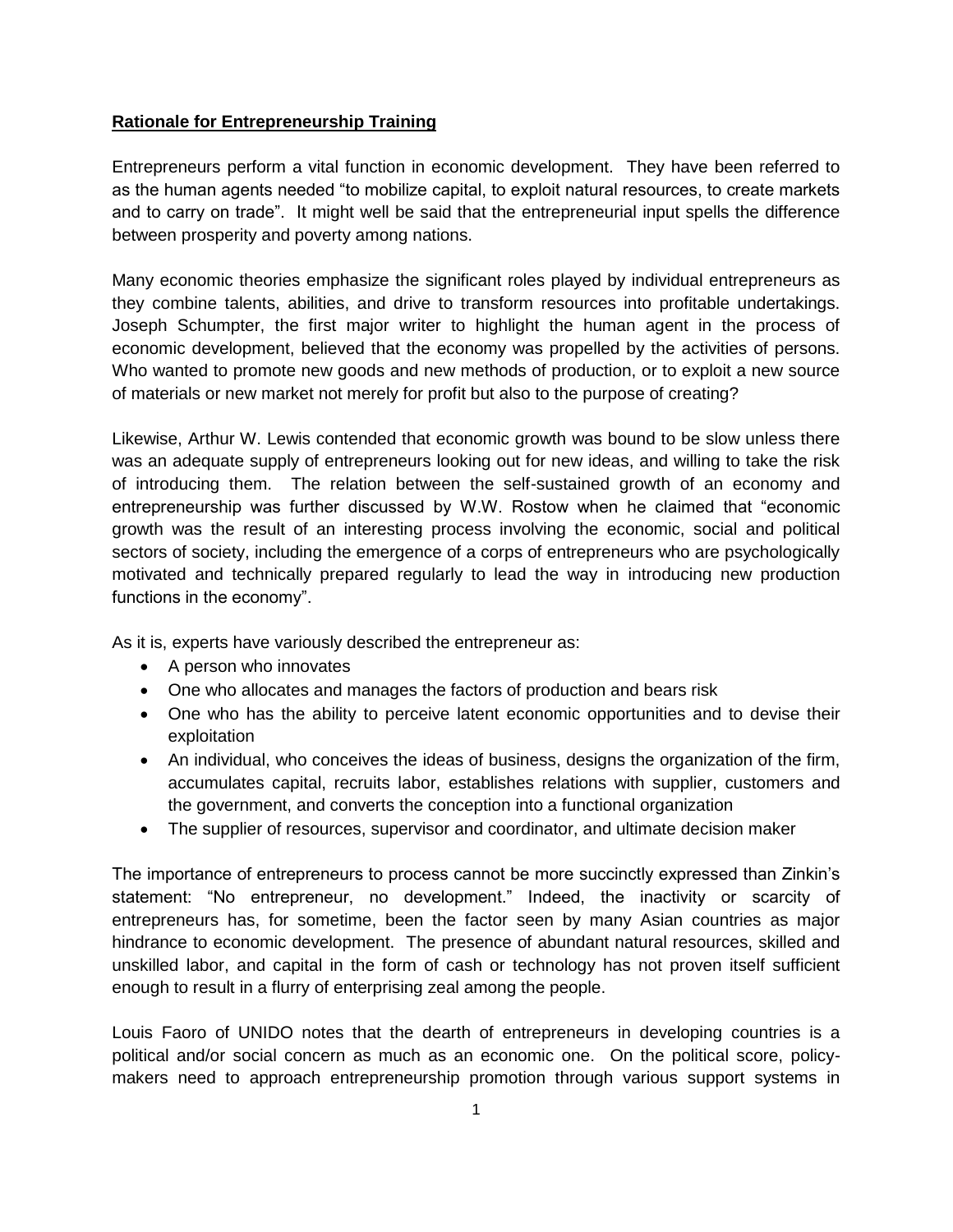government to stimulate indigenous enterprises. For social measures, the needs, values and motivations that constitute uniqueness of the culture that moulds people for or against entrepreneurship gain importance. Lastly, economic measures create a general business climate (opportunities and incentives) in the area conducive to entrepreneurship. In view of all these, an approach to entrepreneurship must necessarily be balanced to take into account all the above contributing factors.

### **Various Approaches to Entrepreneurship Development**

In newly industrializing countries, small enterprises become the focus of various approaches to entrepreneurship development since they function as seedbeds of entrepreneurial and managerial talent. People from all walks of life are encouraged to set up their own small business, thus providing a wide base for industrialization.

Prevailing approaches to entrepreneurship or small enterprise development revolve around two basic sets of assumptions, regarding the reasons for the absence of entrepreneurs in a locality. One cluster of assumptions holds that potential entrepreneurs are individually deficient in:

- a. Skills for enterprise building and management,
- b. Motivation (desire or disposition) to get into business
- c. Knowledge or information about opportunities available in the area

These deficiencies are from within individuals, and the environment is viewed as generally conducive to enterprise. In other words, this set of assumption holds that if there are no entrepreneurs because no one has the necessary talent or personality to successfully carry out enterprise.

The other cluster of assumptions holds that the lack of entrepreneurs is caused by an unsupportive environment, rather than the lack of individual talents in this area. Firstly, it is assumed that the social environment, or the values and socialization practices held by the culture itself, may not produce individuals who are ready or willing to carry out enterprises. Secondly, it is assumed that the political and historical circumstances are not favorable to indigenous enterprise, such as when the economy is not of the "open market" type, and people cannot freely carry out buying and selling activities. To a certain extent, the country must be characterized by less monopolistic controls by individuals or corporations, less structured dependence on the international market, and low degree of protectionist tariffs by other countries if entrepreneurship is to flourish. To this end, a country must be liberated from the stifling clutches or the colonialist/neo-colonialist interest of the West as has been suggested by Phodes. Thirdly, it is assumed that the country may lack enough economic opportunities to be seized upon by potential entrepreneurs. Such opportunities may be in the form of capital accumulation (surplus value from production), technological improvements (new inventions, better equipment), demand for goods and services and availability of labor required by industry.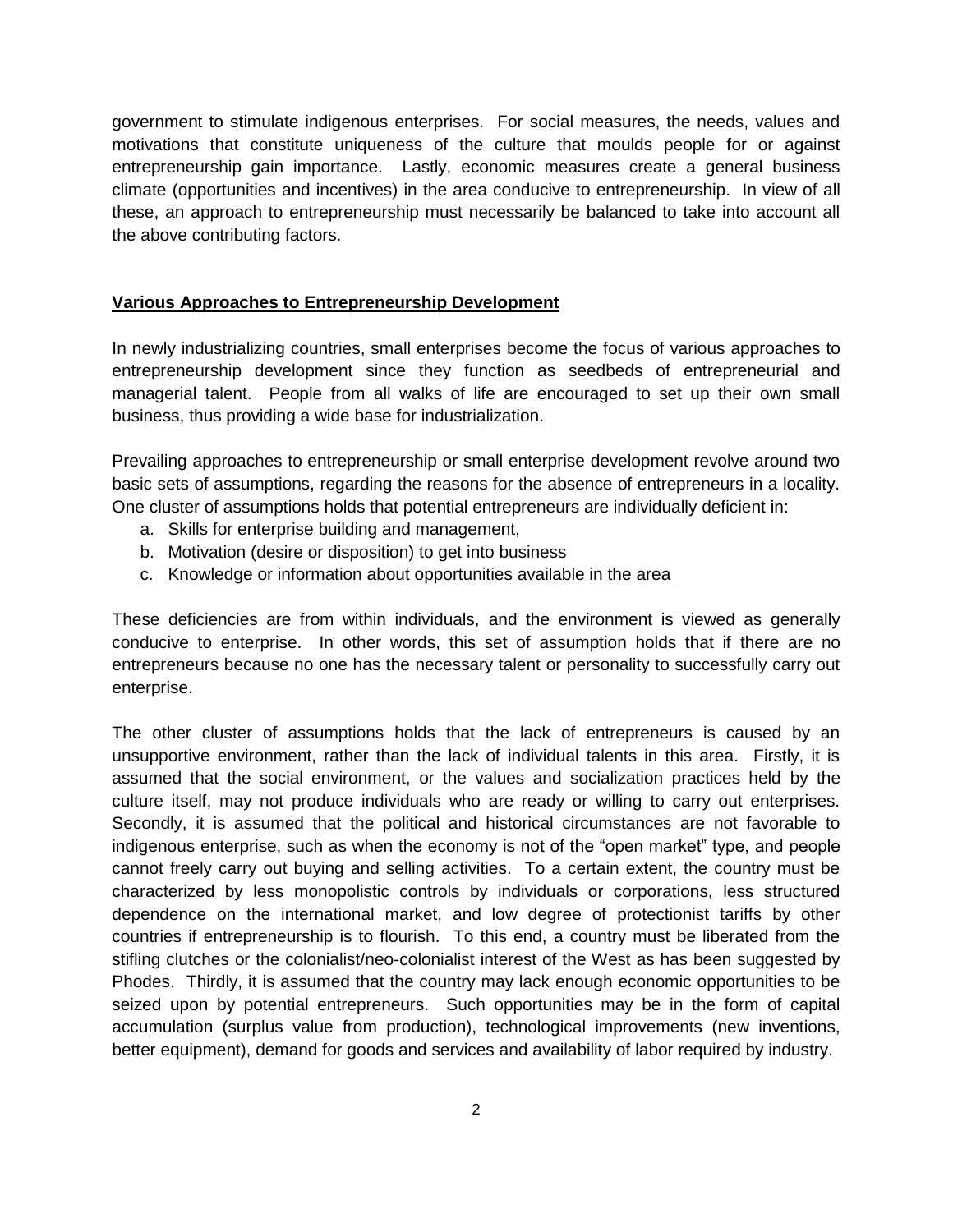These two sets of assumptions are certainly not mutually exclusive, and both may together be seen as capable of explaining the lack of enterprises in an area. However, the extent to which development agencies see one or the other as the more pressing explanation of underdevelopment forms the basis for adopting any approach to the development of entrepreneurs.

Generally, the different interventions used to stimulate entrepreneurship consist of "training consultancy, sectoral development, incentives and changes in the educational system. Training covers:

- 1. Awareness development by which the role of entrepreneurship in economic development is emphasized, and by which the public gains a better understanding of the business environment and opportunities in the area through appreciation seminars and the mass media.
- 2. Achievement motivation, aimed at increasing the level of confidence and achievement orientation of trainees.
- 3. Management skills development, to provide the trainees with the necessary skills in running their business, like records management, internal administration, and production systems.
- 4. On-the-job or attachment training, wherein the trainees acquire experience in the actual situation and operation of the enterprise.
- 5. Training of trainers to develop trainers' skills among extension offices.

Consultancy, as another intervention geared toward helping small entrepreneurs, is "the service provided by an independent and qualified person or persons in identifying and investigating problems concerned with policy, organization procedures and methods, recommending appropriate actions and helping to implement these recommendations." Consultancy services provide guidance to small business ranging from production and technology, to product costing and finance, and labor management relations.

Sectoral intervention fosters entrepreneurship by developing a particular sector or industry based on its potential for growth and contribution to the economy with provisions for financing, training, marketing and technology. It is a means of providing low-cost delivery of consultancy with the setting up of industry desks manned by consultants who disseminate technical information (state-of-the-art reviews, market studies, feasibility or investment studies, ethics studies, laws and regulations, etc.) on the particular industry.

Entrepreneurship is also strengthened by support systems or incentives provided primarily by the government through policy measures. These come in the form of social incentives, like stable political condition, infrastructure facilities and adequate human resources; economic incentives such as liberal financing schemes and tax controls; and technological incentives in the form or research and development efforts regarding products and processes.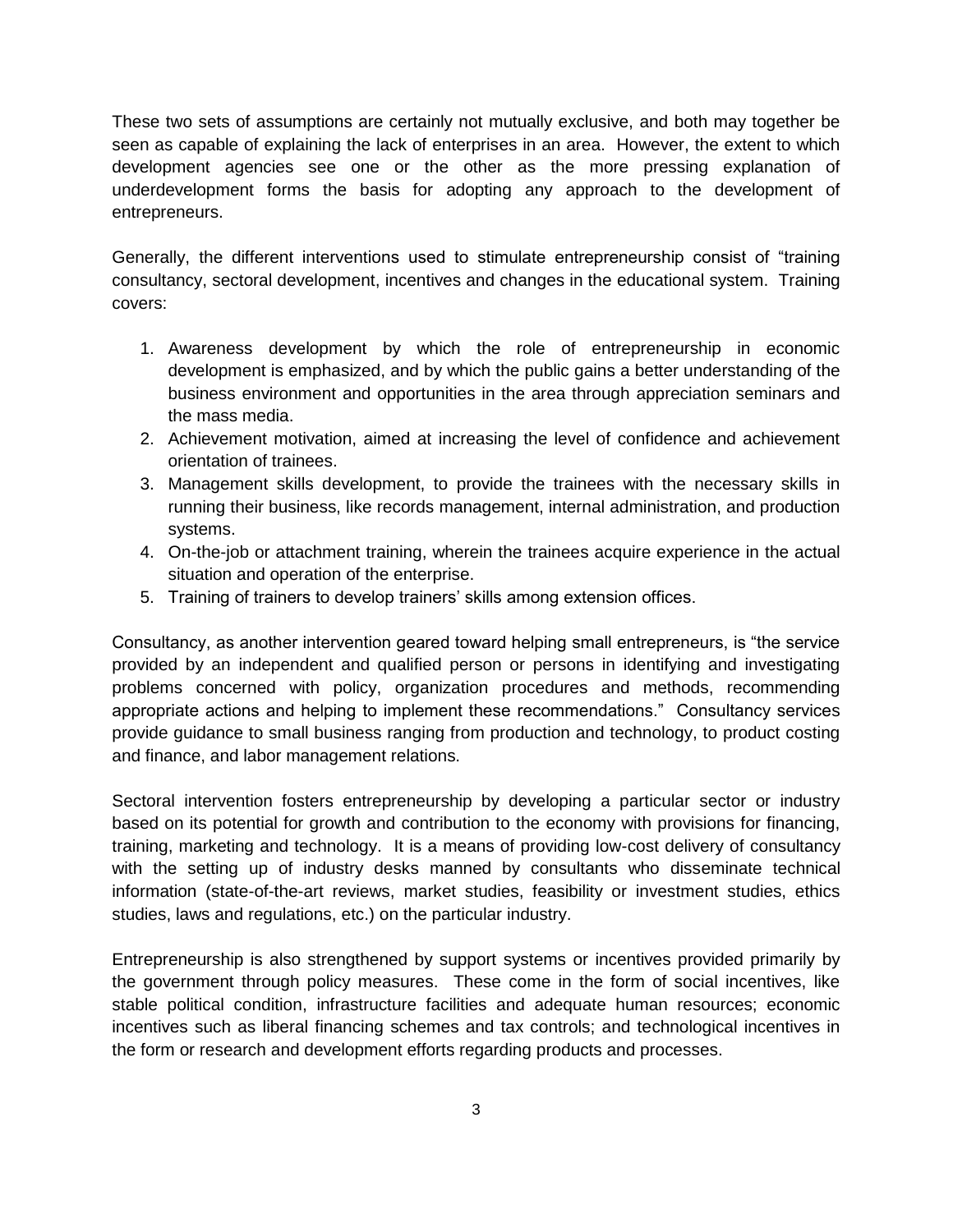Lastly, intervention may be channeled through the educational system to orient the youth towards entrepreneurship by incorporating entrepreneurial concepts and values in the school curriculum.

Most prevailing approaches taken by development agencies have tended to emphasize largely on financial and physical facilities to assure the needed supply of entrepreneurs. Strategies adopted particularly by developing countries are often geared toward minimizing credit, marketing and technical know-how problems. The effectiveness of these methods by themselves, however, is still doubtful. For instance, financial support helps in creating a supportive environment for enterprises, but alone, is apparently not enough to motivate potential entrepreneurs. Economic measures are not sufficient to stimulate entrepreneurship unless prospective entrepreneurs learn to overcome fatalism about the future. It has been reported that in many developing countries, there exists a "poverty syndrome", characterized by a fatalistic attitude of many people towards the future and general lack of initiative and creative attitude. Many people hold to the belief that they cannot control their own destiny, hence, they become indifferent toward the future. Somehow, it insures them psychologically against failure, which they fear would destroy their ambitions. On the other hand, it hampers their personal responsibility, traits found to be strong among entrepreneurs. Most likely, the feeling of being unable to improve the environment hinders people from actively introducing or adopting change.

Even among those who do become entrepreneurs, the poverty syndrome manifests itself in many attitudes and practices, which do not further the goals of business. These include, among others, suspicion of outside assistance; belief in personal good fortune in business success; lack of interest in proper business procedures and principles and in keeping adequate business records; greater concern for current rather than future business problems; and belief that money solves all business problems. All these are obviously disadvantageous to development and unless these are dealt with, any intervention to promote entrepreneurship is bound to fail.

Indeed, experience has shown that environmental and economic considerations alone cannot induce change, and that individuals on their own, do not necessarily respond to incentives for change. In view of the influences that culture and personality have on the entrepreneur, approaches dealing with the neglected factor in development, the entrepreneur, must be given due emphasis. To this end, an understanding of the nature of the entrepreneur is called for.

#### **Entrepreneurship Development through Training**

#### **What makes an entrepreneur?**

Studies on the entrepreneur have revealed that both cultural or social factors and personality factors are related to entrepreneurial behavior. On the cultural and social aspect, for example, child-rearing practices, education, individualism and family-centeredness condition one's entrepreneurial character. Entrepreneurs are more likely to emerge from permissive, middleclass families. Closely knit and extended families tend to discourage mobility, self-reliance and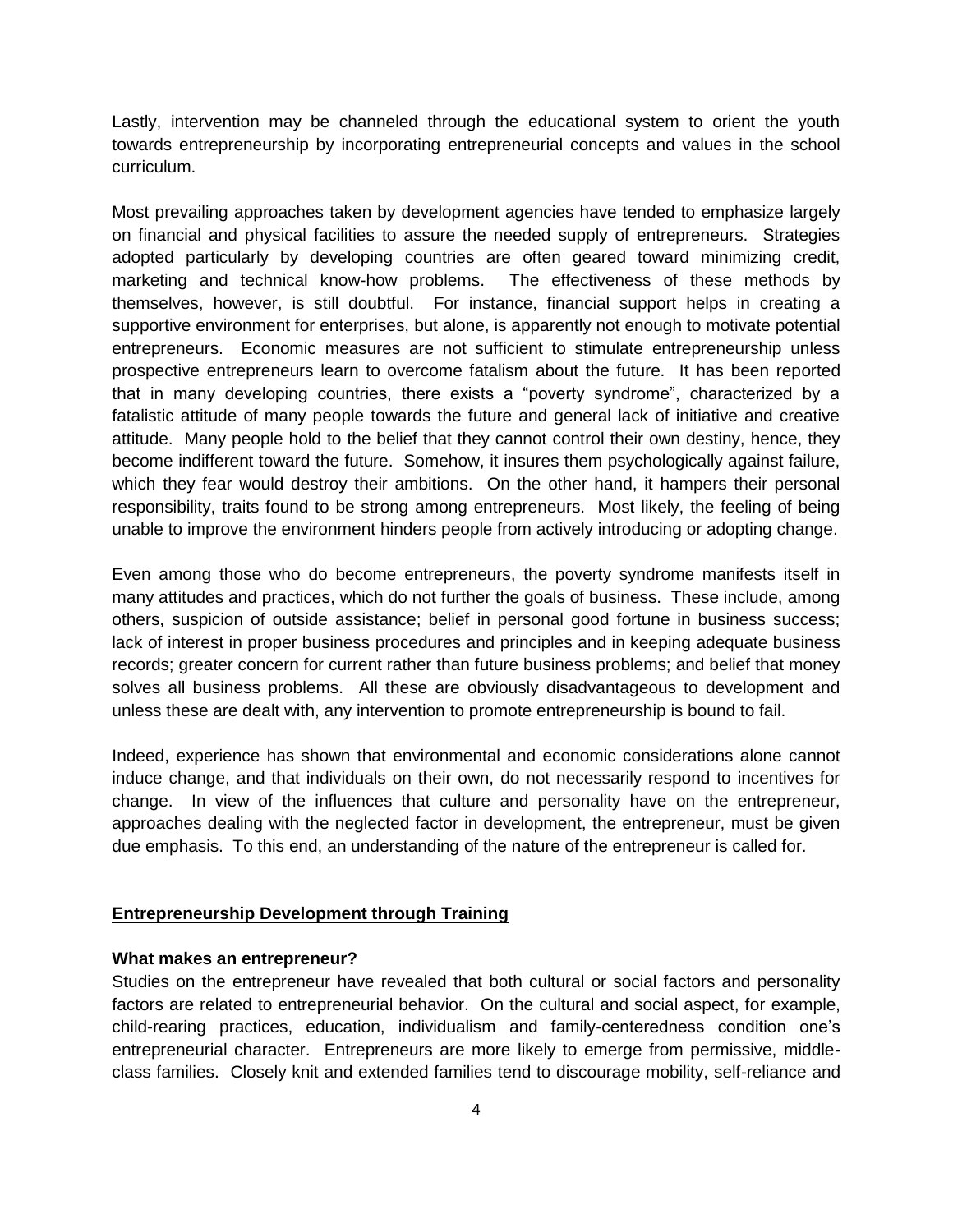initiative, which are essential qualities of entrepreneurs. Furthermore, children of parents with business-related occupations, members of unstable families (those affected by divorce, separation or death) or upwardly or geographically mobile families have been found to have more entrepreneurial propensity. Likewise, entrepreneurs are usually eldest sons in large families or members of small families. Anxiety-producing experiences in childhood and association with friends with high career aspirations are among the other sociological factors that stimulate entrepreneurship.

On the other hand, personality factors distinguish an entrepreneur from a non-entrepreneur. Cross-cultural studies covering India, Japan, New Guinea, Malaysia, the Philippines, and Indonesia indicate that traits such as self-confidence, creativity, persistence, calculated risktaking ability, determination, need for achievement, initiative-taking, flexibility, individuality, leadership, versatility, optimism, and liking for challenge characterize the entrepreneurial person.

Since there are cultural and personality factors which bear upon entrepreneurial behavior, entrepreneurship development policies and programs should be devised that individuals with latent potentials for entrepreneurship can be selected and trained effectively to tap such potentials.

It is in this regard that the training approach to entrepreneurship development comes to the fore. Experience in entrepreneurship development have led many to conclude that a significant increase in indigenous entrepreneurship can indeed be stimulated by a well-balanced training program, that is, including appropriate selection of both trainers and trainees, motivation, and techniques of enterprise building and management. As Buchele has pointed out, entrepreneurship can be "created and stimulated at a reasonable cost". The costs are reasonable considering the direct benefits (in terms of increased employment and taxes paid), as well as the indirect benefits of providing impetus to the economy as a result of training. Training increases human productivity. Specifically, it provides the entrepreneur with a better comprehension of his environment as well as with a wider range of alternatives for decisionmaking. He learns to relate the developments in his surroundings with his business. Training further equips him for innovations. It therefore becomes a tool for entrepreneurship, complementing direct assistance such as environmental incentives.

The training approach addresses itself to two broad categories of people:

- 1. Those who are entrepreneurs in status whether by choice or circumstance, and
- 2. Those who are potential entrepreneurs but are engaged in non-entrepreneurial or nonindustrial activities.

Training the first group is directed at improving business performance and raising aspiration levels higher, as indicated by greater readiness (and success) in expanding existing businesses and taking the risk of introducing change. Training the second group entails the convincing of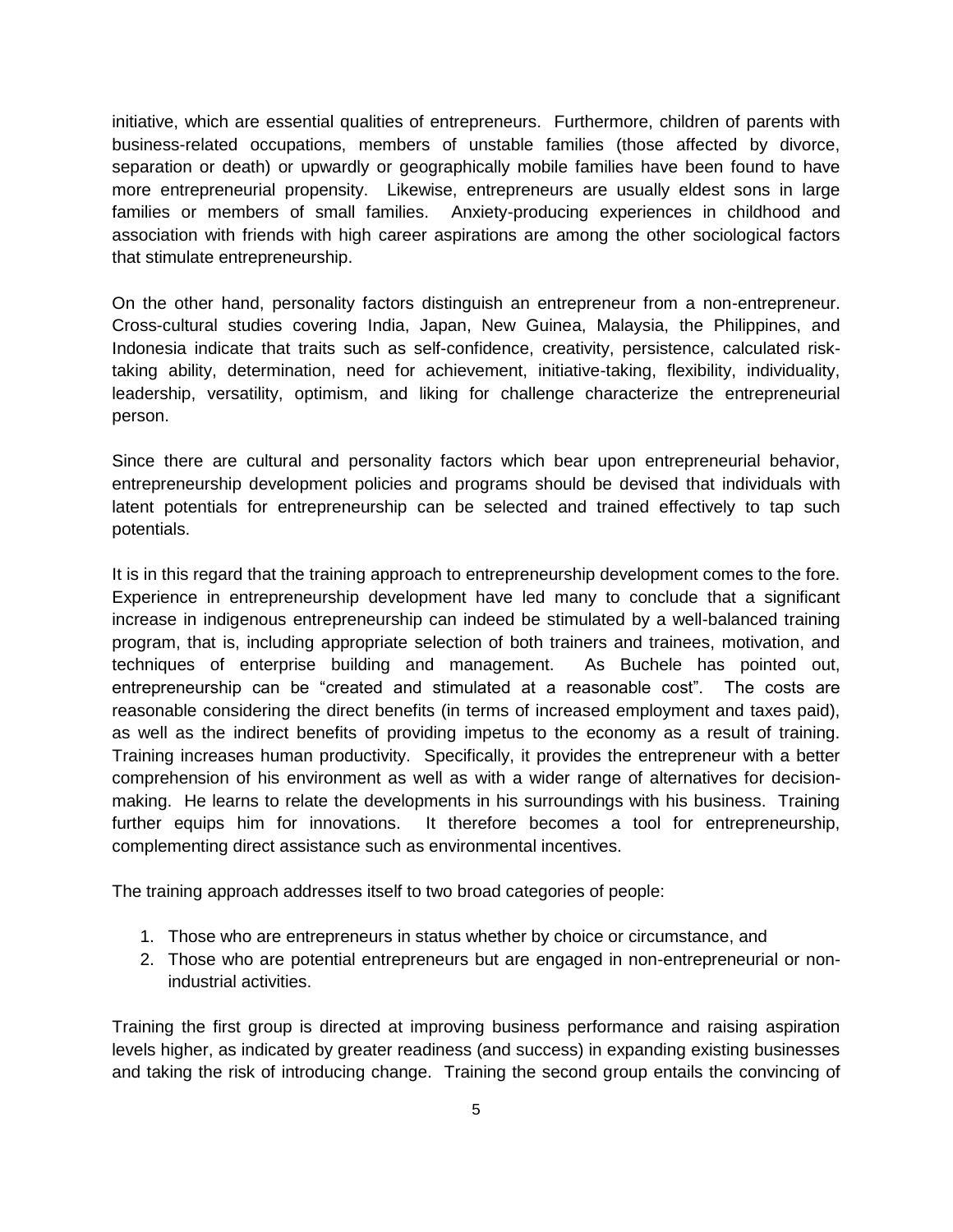individuals of the social and economic advantages of industrial activity. People in less developed areas need to understand their potential contributions to society as they assume risks or break away from the bonds of tradition.

### **Who is an Entrepreneur?**

If one wants to start and succeed in his/her business enterprise, he/she is required to play different roles at different stages of the enterprise. Some of the essential qualities entrepreneurs must possess are briefly described below:

*1. Entrepreneurs have strong desire to be a winner (need for achievement)*

Most people dream of success and achievement, but do not take any action towards achieving these dreams. Entrepreneurs, on the other hand, have a strong desire to achieve a higher goal and make their dreams come true. For them winning is achievement.

*2. Entrepreneurs have a quality of stick-to-it (perseverance)*

Once committed to a goal and a course of action, entrepreneurs become absorbed in it. They are not deterred by difficulties and problems that beset any project; they work hard until the whole project is successfully accomplished.

*3. Entrepreneurs prefer a middle-of-the-road strategy when they analyze a risky problem (moderate risk-taker)*

Entrepreneurs are not high risk-takers; they are not gamblers. They choose a moderate risk rather than play wild speculative gamble. They love a moderate risk situation: high enough to be exciting, but with a fairly reasonable chance to win.

*4. Entrepreneurs are alert to opportunities. They seize and convert them to their advantage. (Ability to find and explore opportunities)*

Entrepreneurial persons are quick to see and seize opportunities. They show an innovative turn of mind and convert difficulties into opportunities. But they are realistic too. They plan and anticipate carefully how to achieve their goals in realizing an opportunity.

*5. Entrepreneurs are unaffected by personal likes and dislikes while approaching problems (analytical ability)*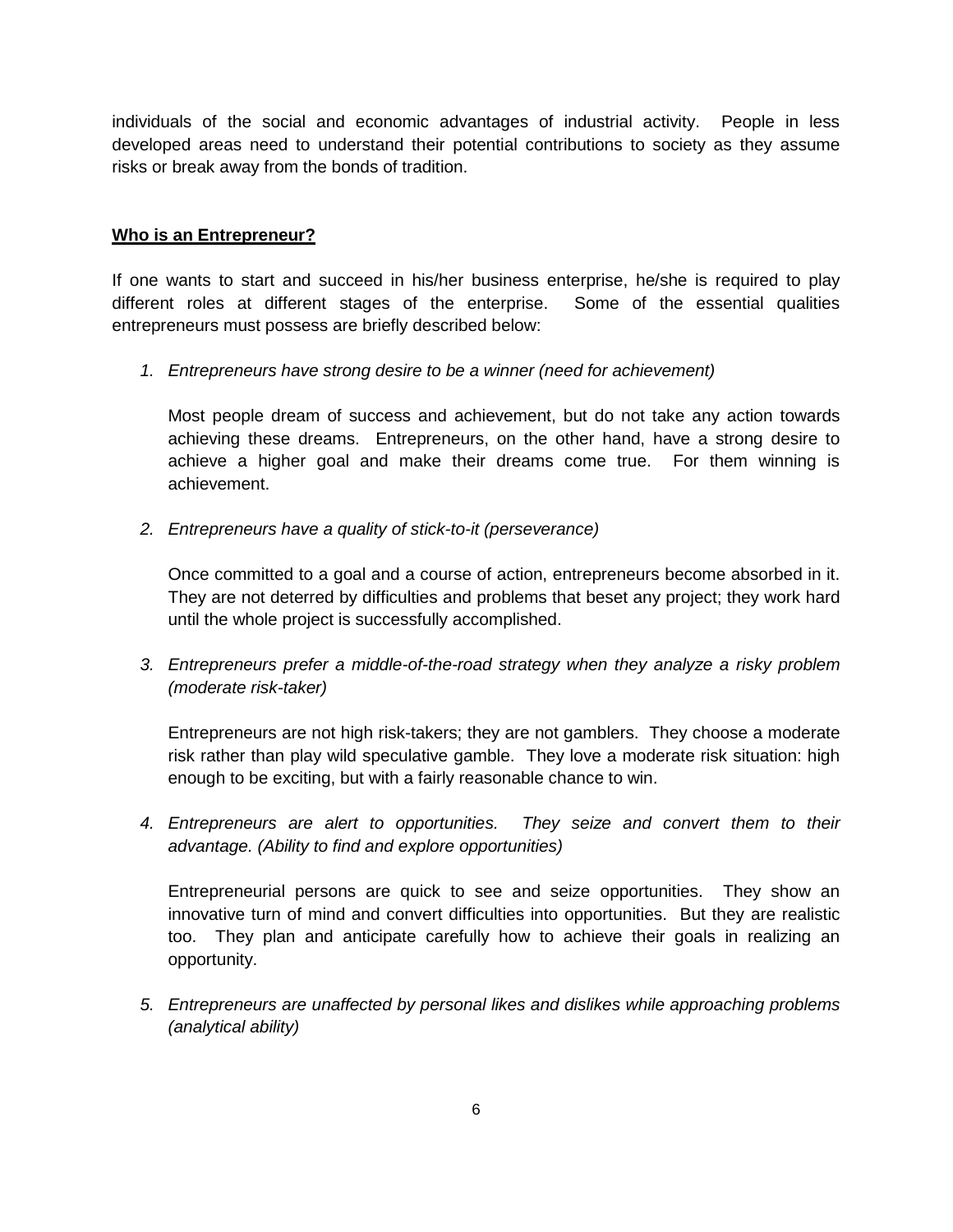Entrepreneurs are realistic. They have a matter of fact approach about business undertakings. They are not likely to let personal likes and dislikes stand in their way. When they require assistance, they select experts rather than friends and relatives to help them. They generally do not take an emotional attitude towards their business or a problem.

*6. Entrepreneurs consider it important to know how they are doing when they work on a goal or a task (using feedback)*

Entrepreneurs like to have immediate feedback on their performance. They like prompt and accurate data and it does not make any difference whether the information they get is favorable or not. In fact, they are stimulated by unfavorable news to pour more energy into attaining their objectives.

*7. Entrepreneurs welcome tackling an unfamiliar but interesting situation (facing uncertainty)*

Achievement oriented people tend to be optimistic even in unfamiliar situations. The odds may not be clear but the circumstances may be appealing. Entrepreneurial people in such situations see no reason why they cannot win through their abilities. They go ahead undeterred, sometimes even without guidelines, and frequently make the best of whatever opportunities there are. As they begin to understand their environment, they begin to calculate their changes very closely. Thus, paradoxically, they present a picture of boldness in the face of the unknown, and prudence in the face of the familiar. They usually win by applying their special insight and skill.

*8. Entrepreneurs have a dislike for working for others (independence)*

It is found that most entrepreneurs start off on their own because they do not like to work for other people. They like to be their own masters and want to be responsible for their own decisions.

*9. Entrepreneurs are flexible in their decisions (flexibility)*

Most successful people, after weighing the pros and cons of a decision, tend to change if the situation so demands. They do not hesitate in revising their decisions. Successful entrepreneurs are persons with an open mind.

*10. Entrepreneurs think ahead, plan for future and then work to make it come true (planner)*

Most successful people tend to set a goal for themselves and plan to achieve that goal in a certain time limit.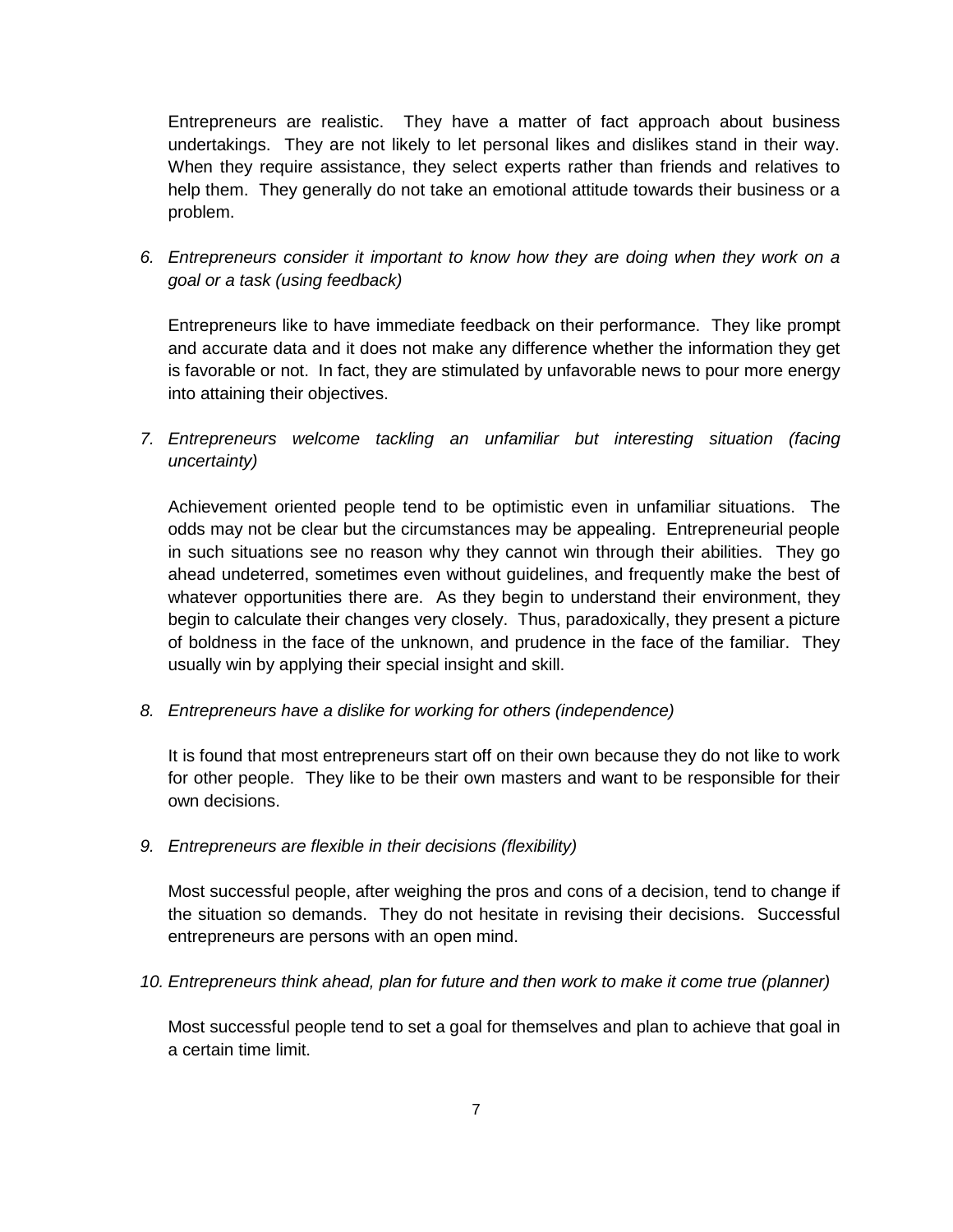*11. Entrepreneurs are comfortable while dealing with people at all levels (interpersonal skills)*

An entrepreneur is a person who, during the course of his activities, comes across many types of people with whom he has to deal with. He has to make them work for him, with him, and help him to attain his objectives. Hence, he should be a person who likes working with people and has skills of dealing with them.

*12. Entrepreneurs can influence others (motivator)*

In the course of their career, an entrepreneur will be required in many situations to influence people and make them think in his way and act accordingly. He motivates people to act.

*13. Entrepreneurs are capable of working for long hours and tackling different problems at the same time (stress-taker)*

As a central figure in the enterprise, entrepreneurs will have to cope up with many situations at the same time, and make right decisions which may involve a lot of physical and emotional stress. All these can be done if they have the capacity to work long hours and keep cool under a lot of tension.

## *14. Entrepreneurs are aware of themselves (positive self-concept)*

AN achiever directs his fantasies towards accomplishment of worthwhile goals and sets standards of excellence in what he is doing. This is based upon the awareness of his strengths and weaknesses. He uses positive knowledge to support his thinking. He is rarely negative.

## *15. Entrepreneurs tend to think ahead (orientation to the future)*

Entrepreneurs show a high level of future orientation. They do now allow the past to obsess them. They are oriented towards the present and future. "So it was, but now what to do?" this is their usual response.

An individual may not have all these qualities, but most of them will have many. So the first step for a person aspiring for entrepreneurship is making an inventory of the traits he possesses. This self-awareness and analysis will help define his strengths and help overcome his weaknesses.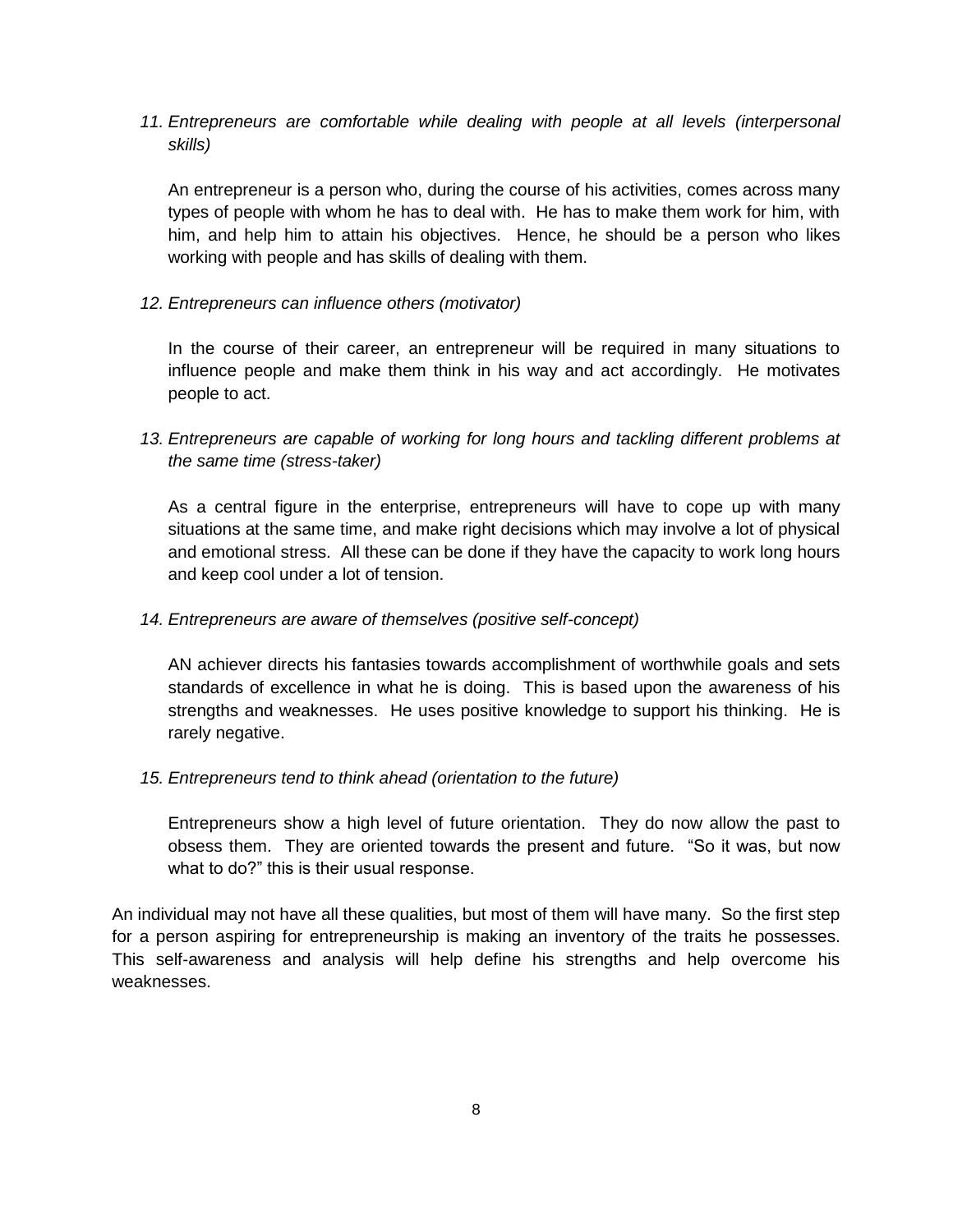## **Process of Setting Up a Business Enterprise**

In the days of competition, it is of utmost importance to ensure that the project is implemented in the shortest possible time. If however, you have planned all the activities well in advance and evaluated the resources required thereof, you should be able to implement the project in a minimum possible time. The first and foremost step to initiate the process of planning is identification of suitable project.

## **Project Identification:**

There are no set rules for this. Identification of a suitable project is a very crucial decision, as the ultimate success of the venture greatly depends upon the selection of the right type of product. It is therefore advisable not to take hasty decisions. It has also been observed that most of the prospective entrepreneurs follow the herd mentality in selection of a project. If in a particular area/region, some people have ventured into a specific field or line of manufacture, others also follow suit. This is no a healthy attitude since one's success in a particular project does not necessarily guarantee success for others. In fact, while identifying a suitable project, you should make a proper SWOT analysis of your own strengths and weaknesses in respect of the resources that you have at your command.

Having selected the idea of manufacture, the next step you have to follow is to collect all possible information in respect to these projects. Apart from other information, that which requires immediate concern is the information on the market potential of the items selected by you. There are several ways of doing this. You may go for a basic desk survey, a snap survey, or a detailed market survey.

## **Business Plan: A Forecast Plan**

You will thereafter, be required to prepare the feasibility report covering all activities and the resources needed for the project. The feasibility report broadly would contain the following:

- a. The background of the entrepreneur(s) and the constitution of business
- b. Market potential and marketing strategy
- c. Selection of location
- d. Requirements of land and building
- e. Manufacturing process
- f. Requirements of plant and machinery
- g. Requirements of utilities
- h. Requirements of raw materials
- i. Estimated cost of the project
- j. Proposed means of finance
- k. Cost of production and profitability
- l. Break-even point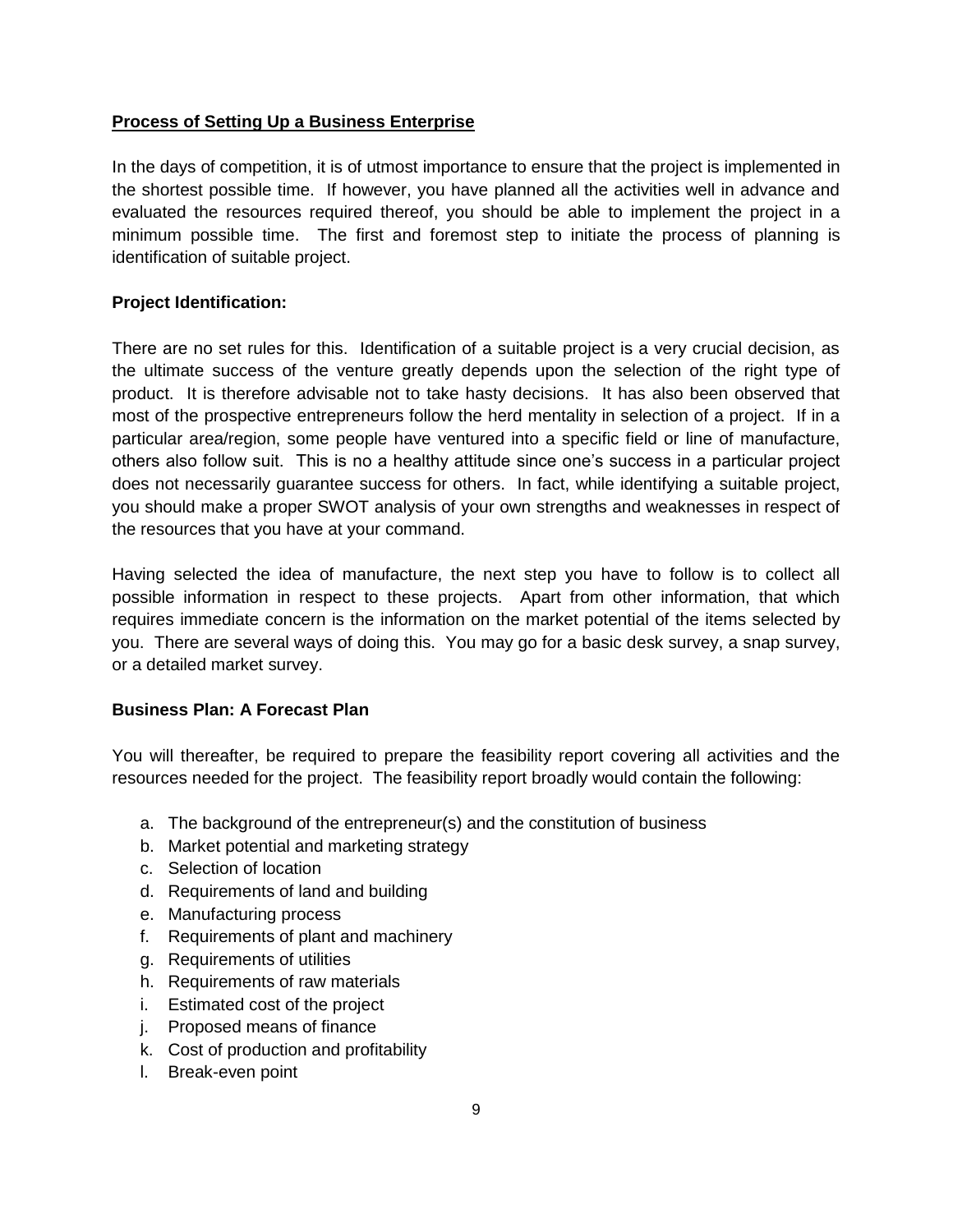- m. Cash flow statement
- n. Internal rate of return and economic viability

### **Requirements to Start a Business**

### *Selection of Location: A Vital Decision*

The location of the project is a very important factor. Normally, in case of small-scale projects, the entrepreneurs are found to have a predetermined location. Ideally, the location should be decided on the basis of the proximity to the sources of raw materials, consumption centers, availability of infrastructure facilities, and availability of necessary skills in the surrounding areas.

### *Infrastructure Facilities: The Basic Requirements*

While considering infrastructure facilities, questions regarding the availability of land and building should be addressed. For smaller projects, you may select a ready build-up shed developed by the infrastructure agency of the government.

### *Land and Building: Make Correct Assessment*

Depending upon the requirement of various facilities proposed to be installed, a plant layout may be prepared and on the basis of this, you may assess the requirement of land. Similarly, depending upon the plant layout and facilities proposed to be installed, you can decide upon the nature of construction, and thereafter estimate the cost of the building. The fees of the architect will also have to be included under this head.

## *Select the Right Manufacturing Process*

For the purpose of production of the commodity, suitable manufacturing processes have to be identified. Some products may require a suitable manufacturing process depending upon the availability of raw materials and the prices thereof, as well as the quality requirement of the end product. A detailed flowchart, if possible can also be drawn with all the operating parameters.

### *Balance the Plan and Machinery*

Based on the manufacturing process, you will have to chalk out the list of plan and machinery required for installation. Depending on the proposed installed capacity of the project: you should work out the quantity of each set of machinery. In other words, you should balance the plan and machinery corresponding to the proposed installed capacity of the project, as all the financial projections are based on the installed capacity of the plant.

### *Miscellaneous Fixed Assets: Provide Bare Minimum*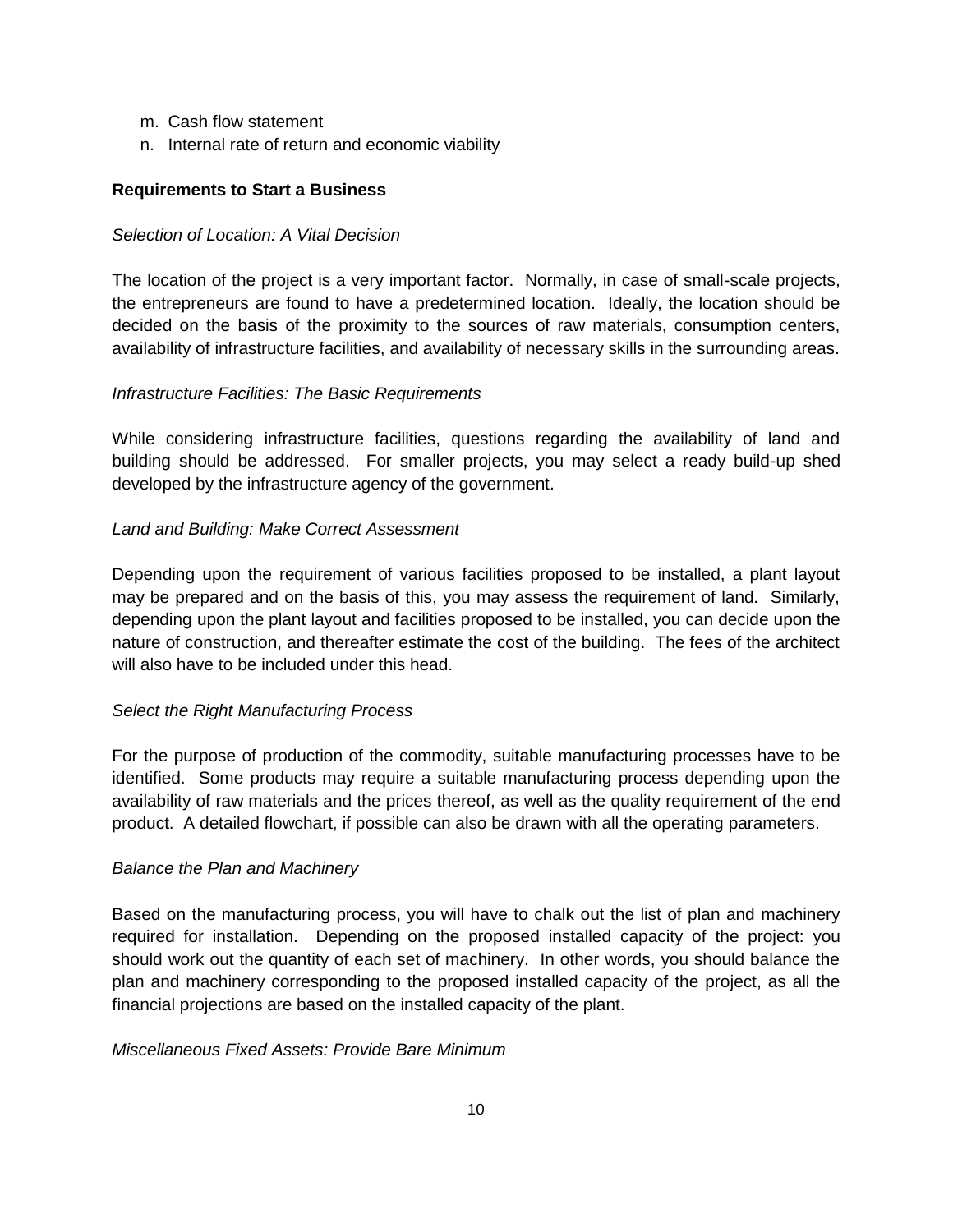Miscellaneous fixed assets are not directly related to the production of any article but are required for day-to-day working of the factory. They include: furniture, fixtures, office equipment, typewriters, delivery vans and vehicles, etc. Therefore, while estimating the cost of any project, you should provide for a minimum requirement of miscellaneous fixed assets.

## *P&P Expenses: Make Adequate Provision*

Preliminary and pre-operative expenses are those that do not form any tangible assets, but at the same time, are essential in order to convert the project from paper to actual commercial production.

It has been observed that quite a few entrepreneurs either miss these expenses or do not make adequate provision in the project cost which ultimately puts them into great deal of hardship at a later date. It is therefore advisable that you should, while calculating the project cist, make proper evaluation of both the preliminary and pre-operative expenses.

## *Contingencies: A Cushion against Exigencies*

As the various components of project cost at this point are merely estimates, there is always a need to provide adequate cushion in the capital outlay of the project, to take care of unforeseen expenses, price fluctuations, change in government policies, etc. There are no definite norms about the amount of provision for contingencies. However, you may consider providing for the same ranging between 5-10% of the cost of fixed capital assets depending upon the firm and non-firm nature of the cost.

## *Margin for Working Capital: Make Adequate Provision*

For running the day-to-day affairs of the industrial unit, you need working capital broadly. Working capital would consist of the requirement of funds for meeting the expenditure incurred on procurement of raw materials, stock-in process, finished goods, outstanding debtors, working expenses, etc. Therefore, it is essential to work out the requirements of various components of working capital and examine the adequacy of the same.

## **Project Cost: An Estimate of Funding Requirements**

After having worked out the cost of various components forming the part of the project cost, we are now in a position to estimate the total cost of the project as under:

- Land and land development charges
- Building
- Plant and machinery
- Technical know-how fees / design and engineering charges
- Miscellaneous fixed assets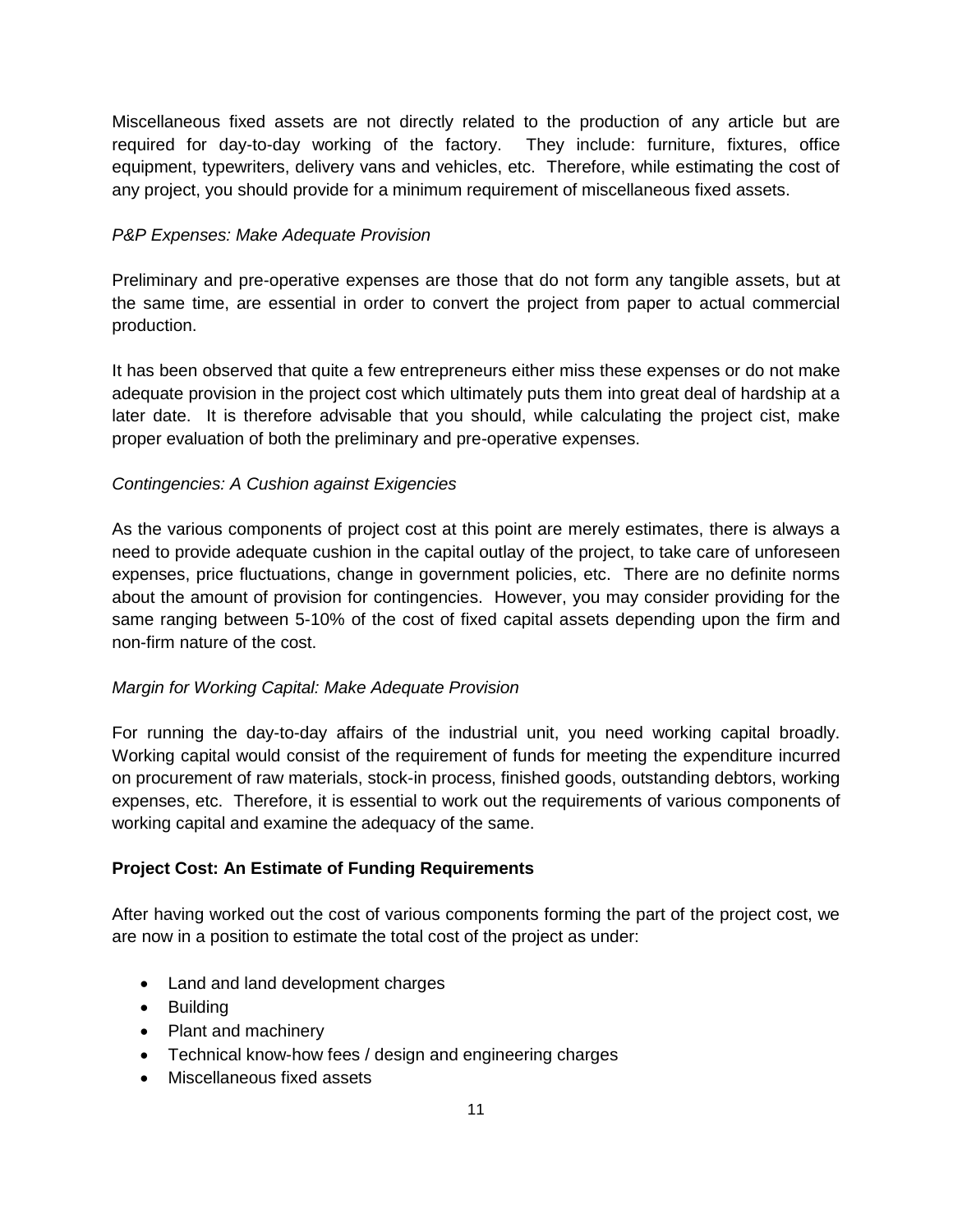- P&P Expenses
- Contingencies
- Margin for Working Capital

## *Financial Viability: A Crucial Part of Project Evaluation*

After having examined the technical feasibility of the project, you must also evaluate the project from the point of financial viability. In simpler terms, financial viability means whether the resources employed for the implementation of the project are able to generate adequate cash to repay the cost within a reasonable time frame, over a period of project life, or not.

## *Means of Finance: Meeting the Funding Requirements of the Project*

After determining the cost of the project, a question that has to be answered is how the project cost estimates can be met. In order to ensure continuous and effective participation on the part of the entrepreneur, financial institutions insist on adequate back-up of the entrepreneur's own stake in the project. This could be in form of proprietor's contribution or partners' contribution.

## *Projected Profitability: Reflecting the Payback Capacity of the Project*

It is the common nature of human beings to expect some kind of reward for carrying out an activity. This logic could also be applied to the projects. The project has to be profitable so as to generate sufficient returns to pay back the cost within a reasonable period of time. The profitability, therefore, can be worked out by taking into account all the costs, i.e. fixed costs and variable costs, such as cost of inputs including raw materials, wages and salaries, utilities, repairs and maintenance, stores and spares, administrative expenses, selling expenses, interest, depreciation, etc.

## *Break-Even Point: No Profit, No Loss Situation*

It is very necessary to find out the point at which the project has break-even. Break-even point in simpler terms is the point at which the sales revenue of the project equates the cost of production. If the project is operating below the level of break-even point, it will end up in losses. If the project is operating above the break-even point, it will make profit, which will be utilized in meeting the financial liabilities of the project.

## *Cash Flow: The Financial Plan*

The cash flow statement represents the sources of funds and disposition of funds in a particular year. Normally, cash flows are prepared at least for the period of current loan. This helps to find out whether it should be possible to discharge the financial liabilities including the repayment of loan with interest of the project satisfactorily, or not. Cash flow gives a clear position of inflow and outflow of cash.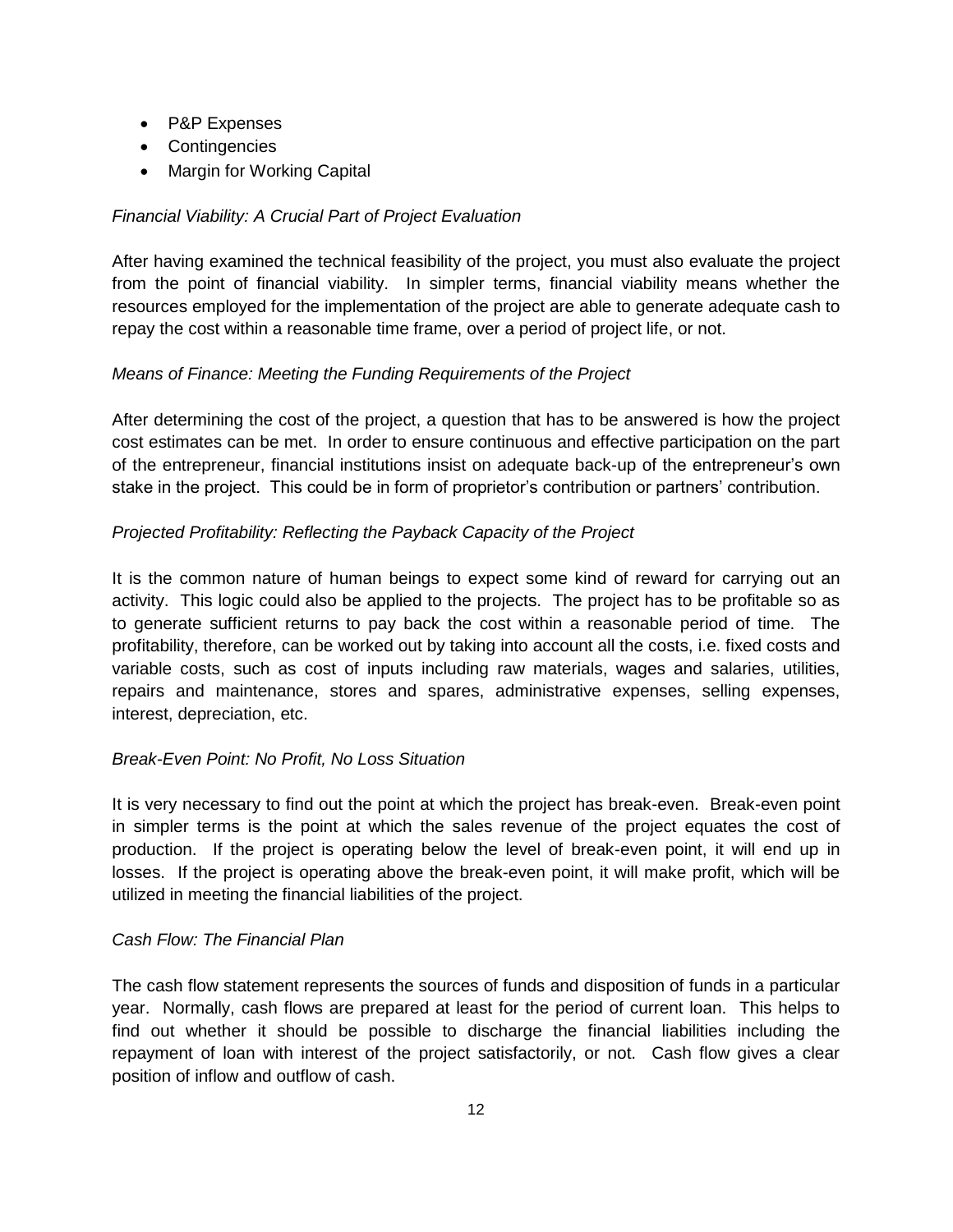## **Government Formalities and Procedures**

The process of planning, as mentioned earlier, also includes the planning for various government formalities that are needed for setting up any project. For setting up business enterprises in the manufacturing/service sector, you may consider the following:

*Procedures for Industrial License, Tariff Exemptions and Registration*

- 1. Submit Industrial License application form duly completed, together with a copy of passport/CPR to the Licensing Section of the Industrial Development Directorate (IDD) of the Ministry of Industry and Commerce.
- 2. The license application will be reviewed and a report will be submitted to the Industrial Licensing Committee for a decision.
- 3. After the approval by the Committee, the directorate will issue a preliminary license valid for three months and renewable.
- 4. The applicant should decide on the location of the project in one of the existing areas or another suitable location. Thereafter, the IDD will write to the following authorities for their approval.
	- a. Central Municipal Council
	- b. Ministry of Health (Directorate of Public Health)
	- c. Environment Protection Committee
- 5. After obtaining approval from the above authorities, a final license with a validity period of one year will be issued.
- 6. The applicant should then obtain a Commercial Registration Certificate from the Ministry of Industry and Commerce, which will allow him/her to commence the business.

## *Procedures to Obtain Tariff Exemption and Protection*

- 1. After starting commercial production, the investor may apply for a reduction of electricity tariff from BD 0.016 per kilowatt/hour to BD 0.012 per kilowatt/hour. The application should be submitted to IDD.
- 2. In order to obtain tariff exemption on raw materials, machinery and equipment, the applicant should apply to IDD at least two months before the expected arrival date of the items to the Kingdom of Bahrain. The duty exemption will be subjected to the approval of the National Industrial Committee of Protection and Support, as per the law.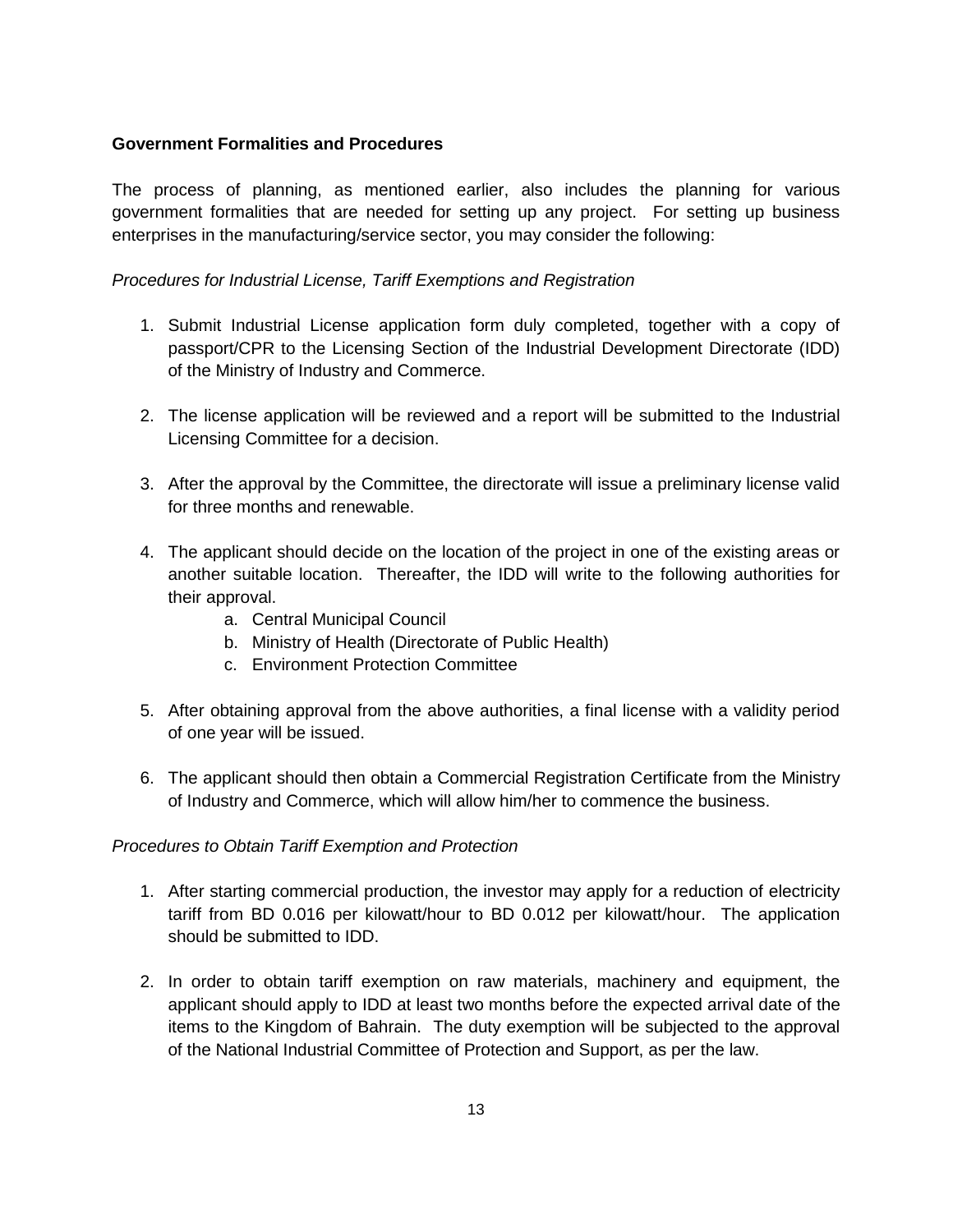### *Procedures to Obtain Tariff Exemption to Other GCC States*

In order to obtain custom duty exemption on exports to other States, the following condition must be met. Submitting for this exemption should be after one year of operation, and when the company presents its first audited financial statement.

- 51% of the capital should be nationally or GCC owned
- A minimum of 40% value addition in production must be achieved.

In addition, the applicant should fulfill the following:

- a. Submit a copy of the prescribed application form duly completed/certified by the company's auditor
- b. Provide certification of the application form by the company's accountant
- c. Submit a copy of the audited accounts of the company
- d. Submit a copy of the company's Industrial License
- e. Submit a copy of the commercial registration and memorandum article of the association of the company
- f. Submit copies or notices for purchases of the raw materials of national origin.

Further, the applicant must employ at least 20% Bahraini labor, as per the laws governing industry in the Kingdom of Bahrain.

### *Industrial Registration*

All licensed industries apply for industrial registration two month after production startup. The application in the prescribed form should be submitted to the Registration and Industrial Information Section of the IDD. This registration must be renewed every year. The purpose of this registration is to compile updated statistics on the industries in the Kingdom of Bahrain.

### **Acquisition of Infrastructure Facilities**

If you plan to locate your project in one of the industrial estates promoted by a government agency, you may apply either for the ready build-up shed or a plot of land. Once the shed/plot is offered, you can start with other activities. In case of allotment of a plot, you can start building one the building plans have been approved. In either of these cases, after the allotment, you to apply for power to the Electricity Directorate, as well as for water to the concerned authority.

### **Constitution of the Business**

Decide in accordance with the size of the operations. Simultaneously, you should also decide on the constitution of your business, whether it should be a proprietorship, a partnership or a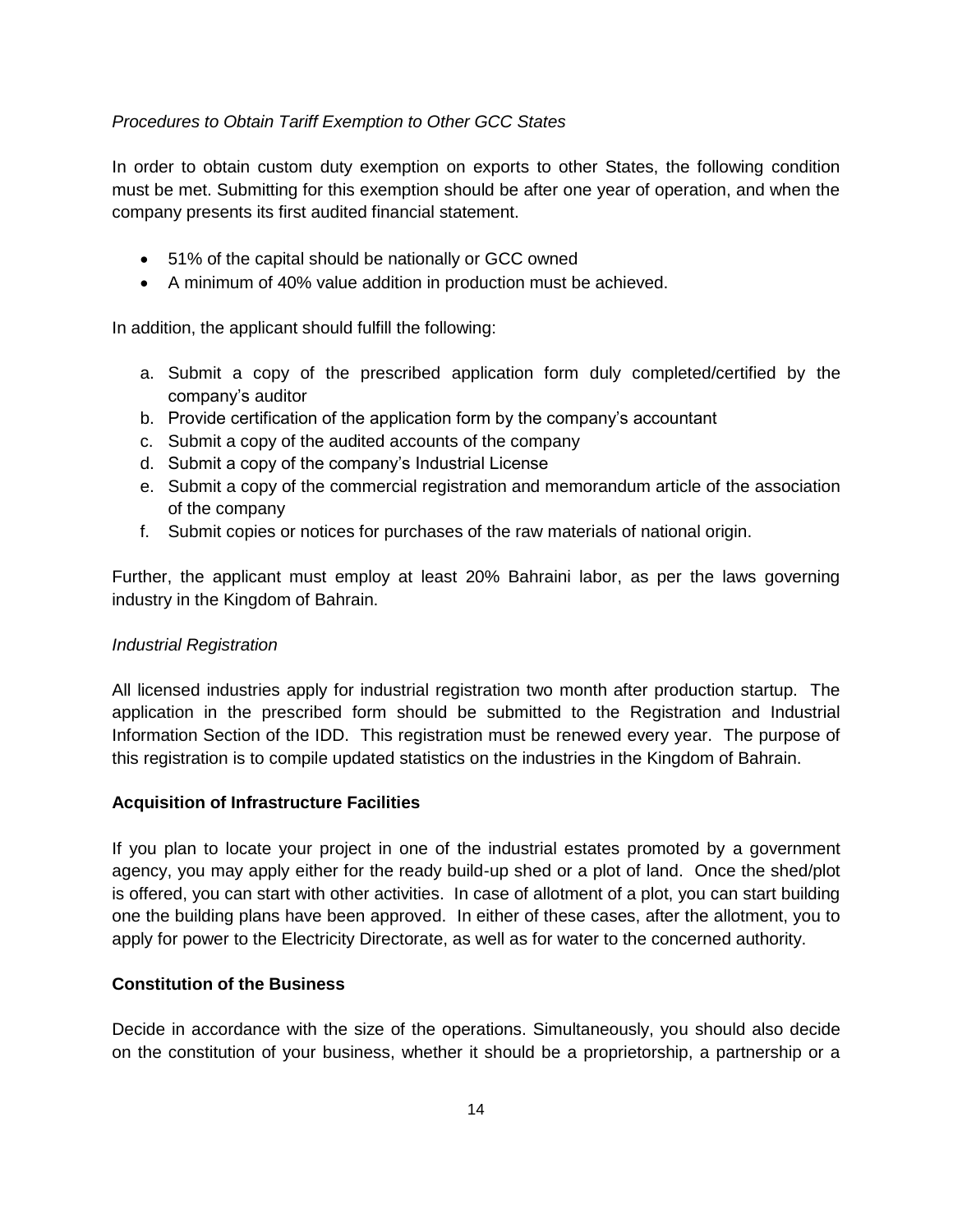company. Having decided the constitution of your business, you may now undertake necessary formalities such as registration of partnership firm, incorporation of a company, etc.

### **Arrangement of Finance for Fixed Assets and Current Assets**

After obtaining the above clearances, you should apply for term loan, with a techno-economic feasibility report including market survey, as well as all documentary evidence justifying your claim for the techno-economic feasibility of the project. After the approval is received, you may have to execute necessary legal documents mortgaging the assets. Only after the permits are received can you begin with the actual implementation of your project.

### **Whom to Approach for What?**

It is important for new entrepreneurs to know where to go for particular information to avoid running around. And for that, they must know what they are looking for as clearly as possible.

Some new entrepreneurs may be completely uninformed and some may have knowledge about the marketing or production or finance area, etc. Those who are completely unaware and do not have an idea about their enterprise will require initial deskwork and personal discussions with knowledgeable persons. This will help them in getting considerable idea about the type of venture they want to undertake.

Those having some knowledge about marketing or production or finance, etc. will require specific information. It is very useful to list out various activities that require to be completed for setting up their enterprises. By doing this deskwork, they will get a clear idea about the assistance and information they need for the fulfillment of the required activities.

There are various developmental agencies to assist entrepreneurs:

- Some agencies provide only general information and the specifics of information must be checked by the entrepreneur himself.
- Some agencies provide technical/marketing expertise in specialized areas
- Some agencies provide guidance in technical and financial matters, and also take up turnkey responsibilities (implementation assistance).

But government formalities and procedures will have to be completed in all cases by the entrepreneurs themselves for which they can contact the concerned departments/offices for information.

While collecting such information from various sources, it is advisable to retain only relevant information or data, as otherwise, it will create confusion. Relevant information must be kept at a proper place so that it is readily available when required. The compilation and segregation of information will need table work, and the information so compiled should be compared with the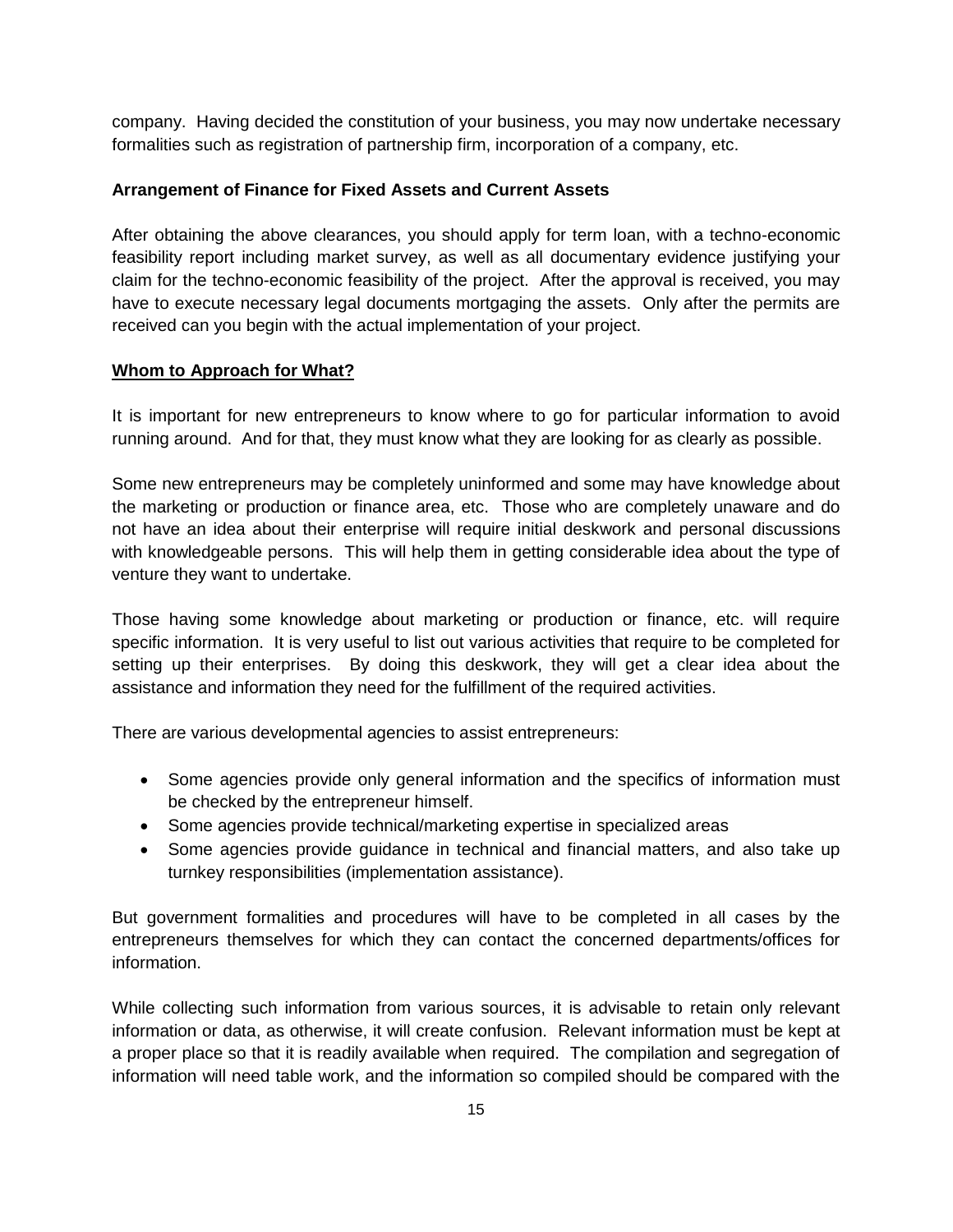list prepared earlier in order to ensure whether all necessary data have been collected before commencing the work.

Expert guidance will help in decision-making process. It will be useful to make personal visits to the institutions to acquire first-hand information so as to get a clear picture about the whole exercise.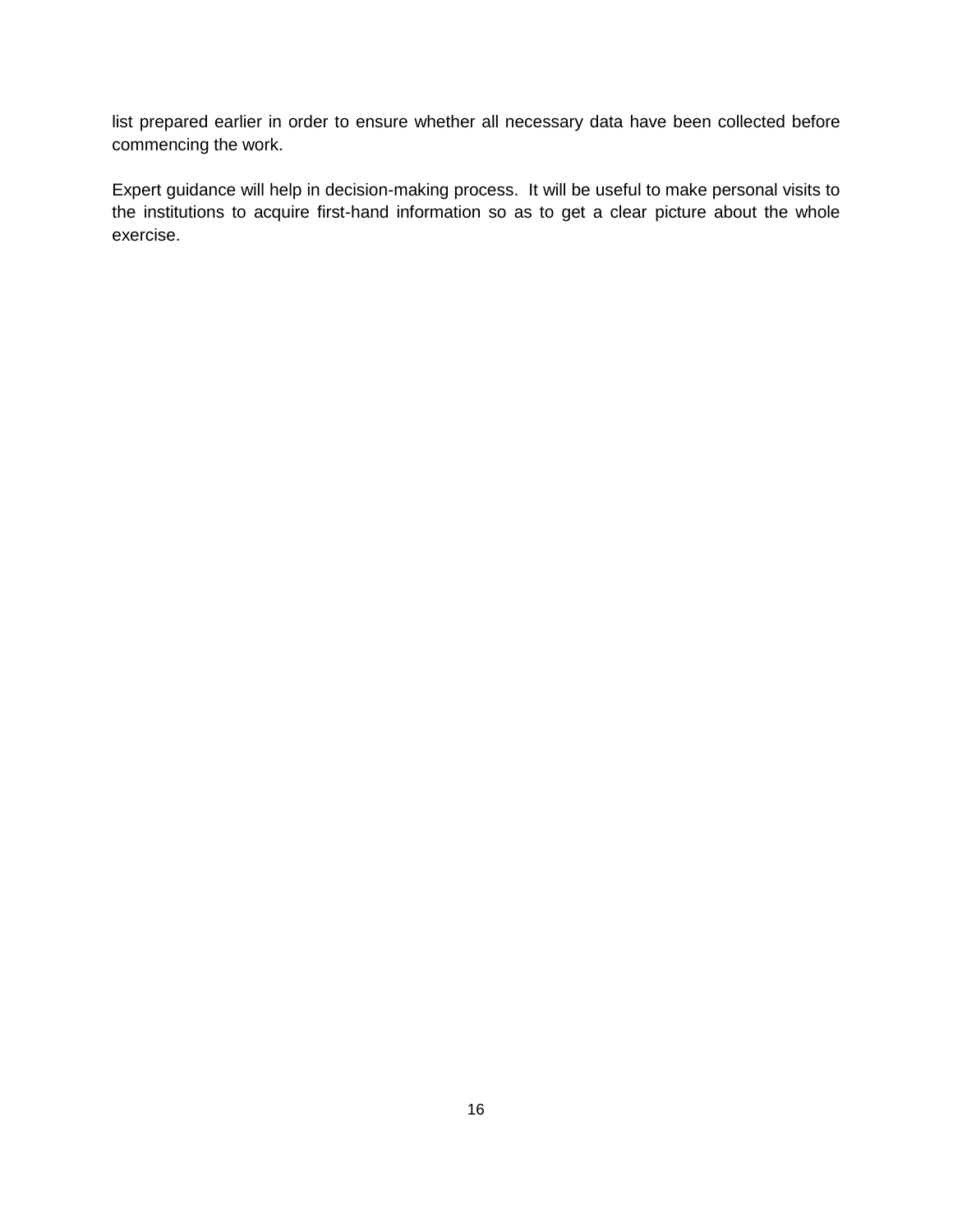## **Entrepreneurial Competencies: A Synoptic View**

### **1.0 Introduction**

- 1.1. The success of a small scale industrial venture depends on the following major factors:
	- Inherent viability of the product, i.e. technical, organizational, financial, and commercial viability.
	- The way a project is planned, i.e. decisions regarding various project parameters such as where to locate, what technology to use, what should be the capacity of the machineries, etc.
	- The meticulousness with which a project is implemented
	- The way a project is managed

While one can add certain other factors to this list, including the environmental factors, the said factors appear to be major ones. Let us focus our attention on the last three factors mentioned above, i.e. project planning, implementation and management.

In a small-scale enterprise, it is the promoter of the project, i.e. the entrepreneur, who does most of the functions of project planning, implementation and management. If the size of the project is big enough to call for employing professional managers, it is the entrepreneur who acts as a driving force behind performance of these three aforesaid major functions. To be effective, an entrepreneur needs to possess certain knowledge, skills and appropriate personality profile. All these put together could be termed as *competencies*. Let us first understand the concept of "competency" before dwelling upon the details of entrepreneurial competencies.

## **2.0 Competencies: A Conceptual Framework**

2.1. What is a competence<sup>1</sup>?

l

A competence is an underlying characteristic of a person, which results in effective and/or superior performance in a job. A job competence is an underlying characteristic of a person, in that it may be motive/trait/skills or aspect of one's self image, or a body of knowledge which one uses. The existence of these characteristics may or may not be known to the person. In this sense, the characteristic may be unconscious aspect of the person. In this sense, competence is a combination of a body of knowledge, which is a

<sup>1</sup> Skill competencies are those which do not constitute "professional know-how" and are functionally interchangeable. Example: ability to persuade others to get things done, skillful use of influence strategy, orientation towards seeking information, orientation to do things faster and cheaper, etc.

Reference: Soft skill competencies by Lyle M. Spencer. Scottish Council for Research in Education (Lindsay & Co. Ltd. Edinburgh)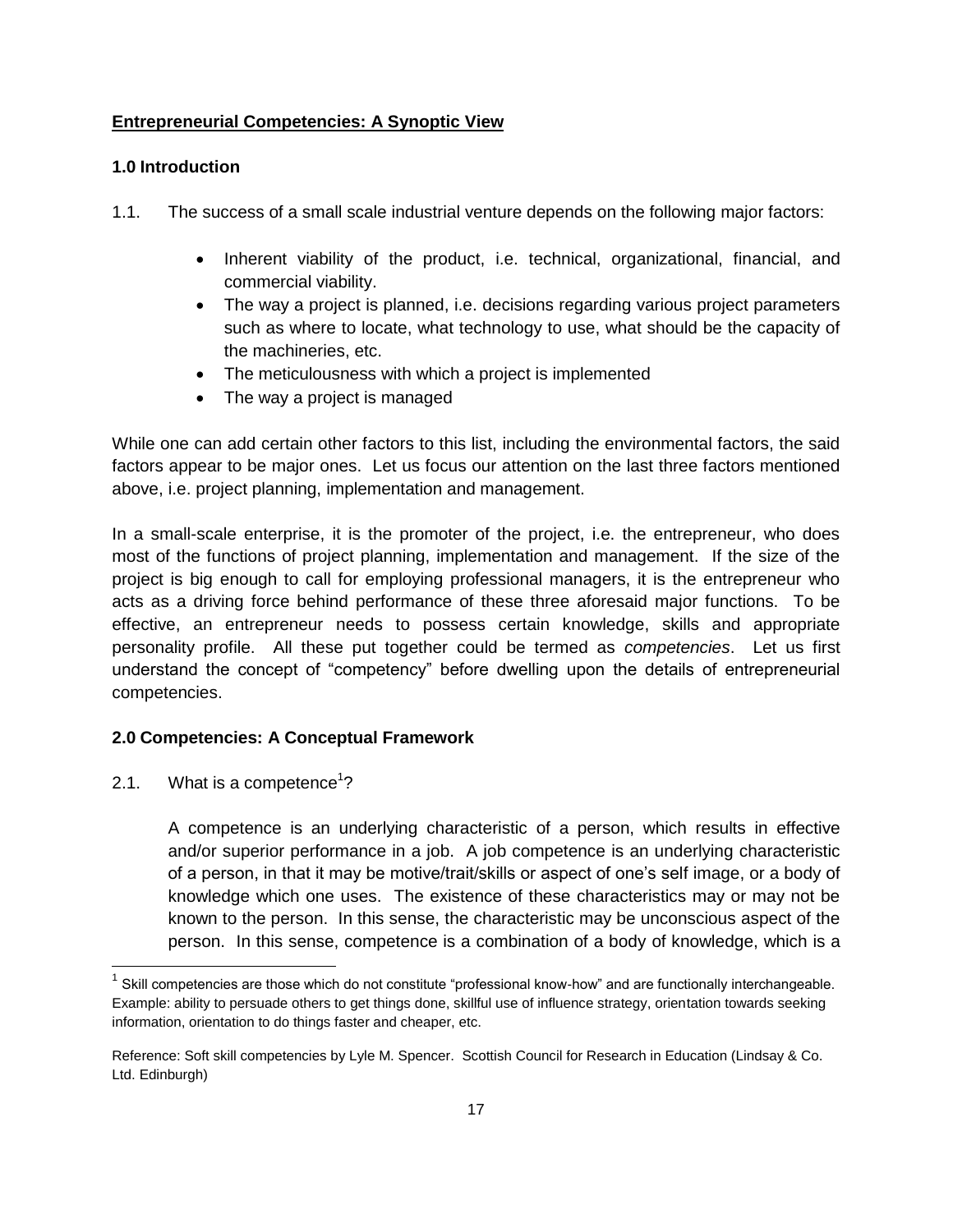set of skills and cluster of appropriate motives/traits, which an individual possesses to perform a given task effectively and efficiently. In order to understand more about competencies, let us understand the meaning of knowledge, skills, traits and motives, which form various components of entrepreneurial competencies.

#### 2.2. What is a body of knowledge?

Knowledge means collection of information and retention of facts that an individual stores in some parts of his brain. Let take for example, swimming: one could be in a position to describe how to swim, which would mean that one possesses the knowledge of swimming. But this alone will not enable one to actually swim unless one has something more than the knowledge which is necessary for performing the task but not sufficient. In real situation, one may find various examples wherein people possessing adequate knowledge have failed while performing the task. Besides knowledge, an individual should have skills to translate the knowledge into action.

#### 2.3. What is a skill?

Skill is the ability to demonstrate a system and sequence of behavior that are functionally related to attaining a performance goal. Using a skill is not a single action. The relationship among specific actions is such that each contributes under some direct manner to the capability of people to function effectively or ineffectively in a given situation. Since skill is the ability to demonstrate a system and sequence of behavior, it must result in something observable, something that someone in the person's environment can "see". For example: planning ability is a skill. People who have this skill can identify sequence of action to be taken to accomplish a specific objective. They can identify potential obstacles to those actions. People with this skill can identify sources of help in avoiding obstacles or overcoming them when they interfere with the action sequence. None of these separate actions constitutes a skill, but the system of behavior does. People who have this skill can apply it in a number of situations/contexts.

Going by the example of knowledge of swimming, if one has to be in a position to swim, one needs to have the skill to. Knowledge could be acquired by reading, listening, visuals, etc. while skill can be acquired only through practice; which enables the individual to demonstrate the system and sequence of behavior that are functionally related to performing a task.

In other words, knowledge related to swimming could acquire by reading, talking to experts and so on, whereas the skill to keep oneself afloat on water can be acquired by practicing on a number of occasions. Thus knowledge, as well as skills, is required to perform a given task effectively.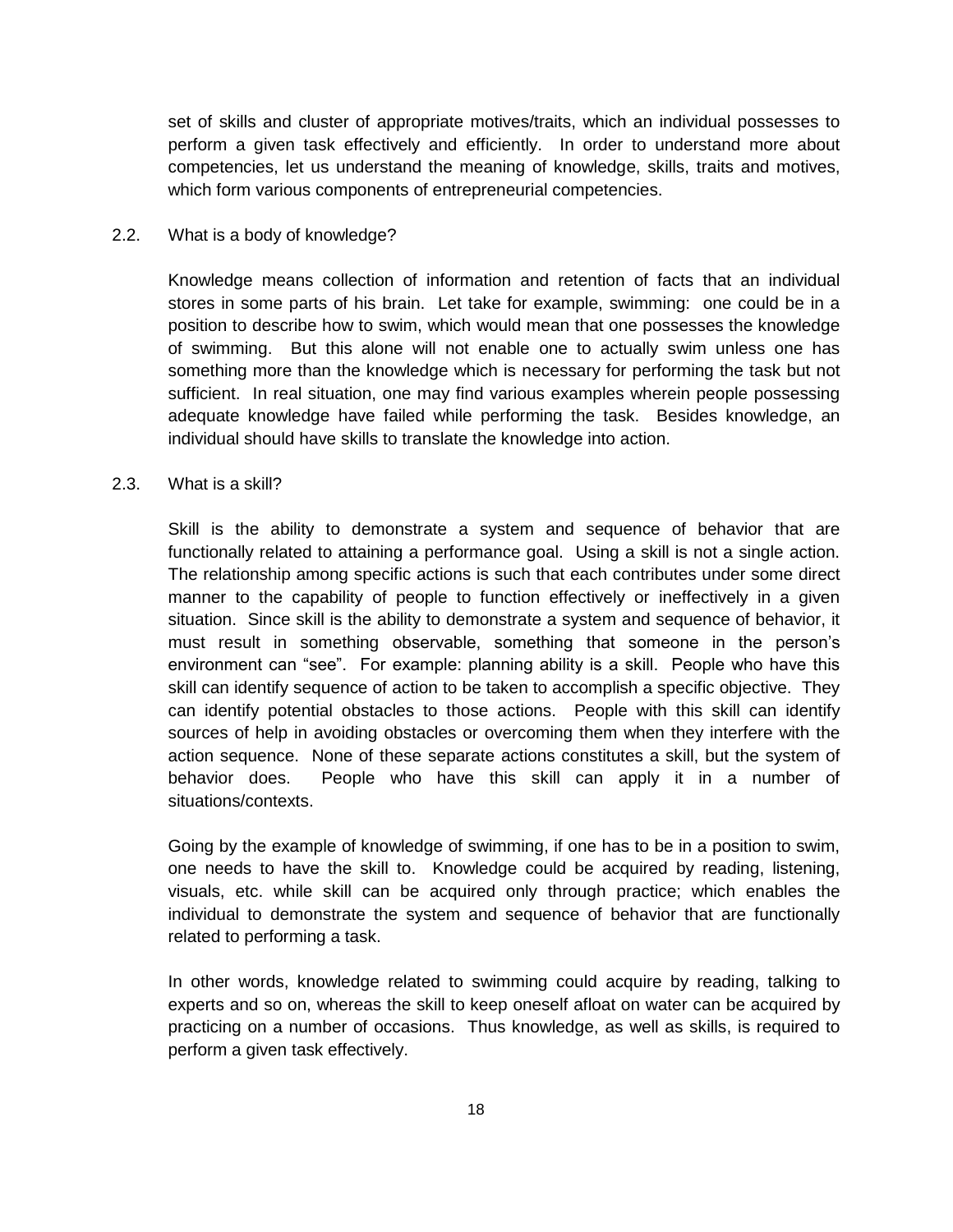#### 2.4. Motive and traits

A motive is recurrent concern for a goal state or condition appearing in fantasy, which drives, directs and selects behavior of the individual. Motive includes thoughts related to a particular goal state. For example, people who think about improving their own performance and competing against standard of excellence are said to have "achievement motivation". When people with a high achievement motivation encounter a situation which their performance can be measured and a goal can be stated, their achievement motivation is aroused. Once aroused, the motivation thoughts direct and select their behavior, i.e. they will choose to do things that help them get feedback on their performance and engage in activities that may result in improved performance.

Coming back to the example of swimming, the knowledge on how to swim followed by practice which could help an individual to acquire skills in swimming would lead to the individual acquiring capability to swim. But then this does not lead him to becoming the best swimmier with a given reference group. The individual's urge to do better and better leading to a desire to become the best swimming could be terms as a concern for excellence – in other words, achievement motivation. It is this concern which would help the individual to constantly practice swimming, look out for ways and means of increasing the speed, thereby ultimately increasing the possibility of becoming a good swimmer.

A trait is a dispositional or characteristic way in which the person responds to an equivalent set of stimuli. A trait includes thoughts and psychomotor activities related to a general category of events. For example, people who believe themselves to be in control of their future are said to have the trait of efficacy. When people with this trait encounter problem or issues in any aspect of life, the take initiative to resolve the problem or understand the issue. They do not wait for someone else to do it nor expect that luck will take care of it. The though pattern and resultant behavior occur in response to any general set of events, which allow the trait to be expressed.

Thus, to perform any given task including that of launching an industrial venture and managing it successfully, a person needs a set of knowledge, skills, motives and traits which could be together labeled as competencies.

#### **3.0 Identifying Competencies: Alternate Approaches**

3.1 What it takes to perform a task effectively?

The task could be that of manager, a supervisor or an entrepreneur. One aspect that leads to effective performance is the "hard skill" of the performer. By hard skills, we mean those related to a given profession and acquired, generally through academic education as also through hands-on experience in performing a task. Taking the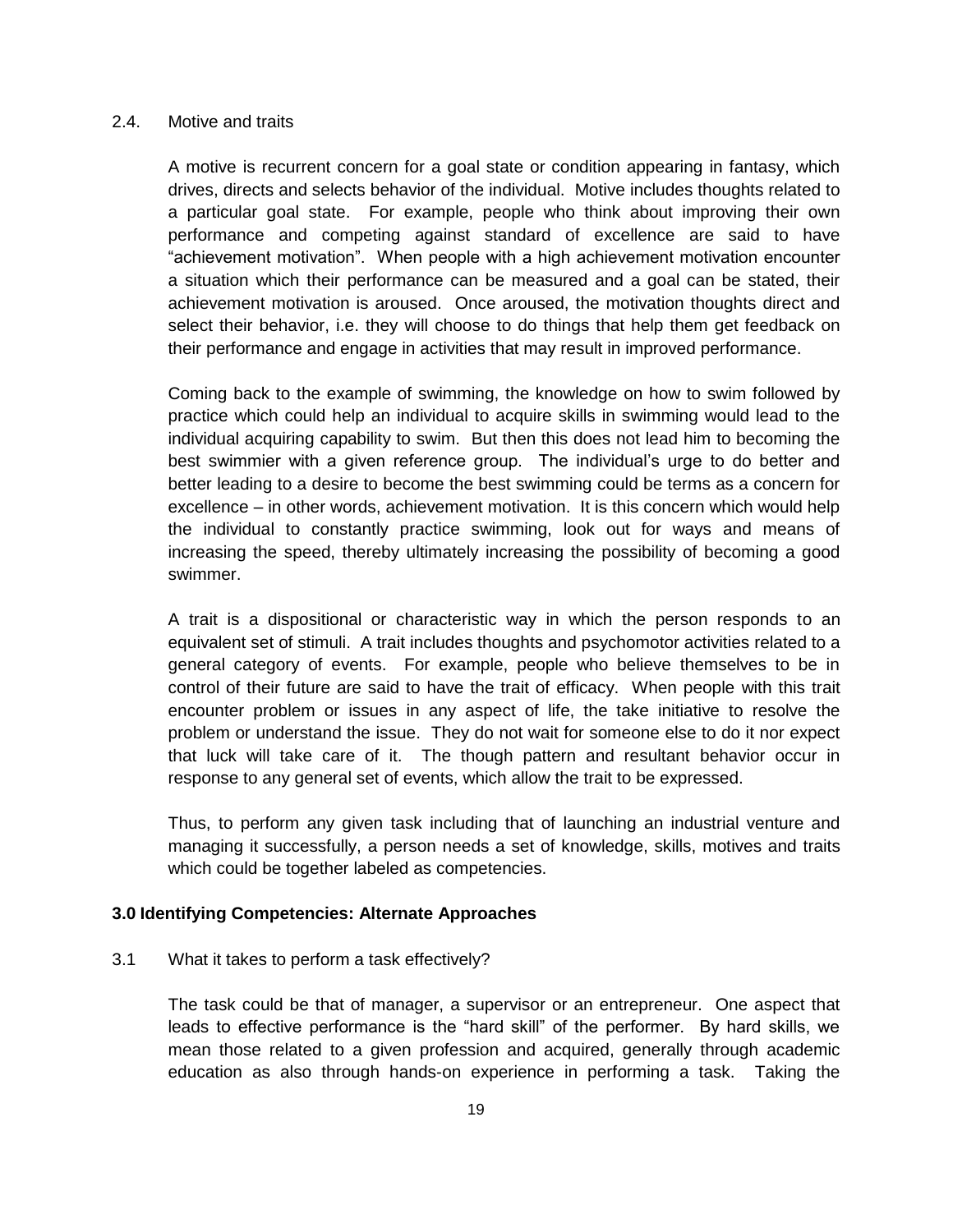example of a "design engineer" engaged in designing gears as a part of a complex machine, the technical knowledge/skills of designing is the hard skill that would contribute to his performance. However, between a successful design engineer and a not so-successful one, the difference could be in terms of "soft skills". A successful design engineer could, having prepared a preliminary design of a gear, imagined himself to be a gear that he has designed and think of "where I would hurt when the gear is fitted in the machine?" Such an imagination could lead to improvement in design. An ability to go through such a cognitive process is a "soft skill". Other soft skill competencies that contribute t success of a designing engineer in our illustration could be problem-solving approach, tendency to gather information from various sources so as to perform the task effectively, and the like. Such soft skill competencies are functionally interchangeable. For example, someone who possesses problem-solving skill – a soft skill competence – can apply it in any situation other than one's profession.

3.2 Having understood that both hard skills and soft skills are necessary to perform a task effectively, how one can decide what it takes to perform a task effectively?

The answer could come from a "theory" reflecting someone's thoughts on what characteristics an individual must possess to perform the task effectively. It may emerge from personal experience of individuals that needs to decide what it takes to do a job well. For example, one may conclude based on one's experience that to perform X task effectively, one needs characteristics such as dedication, hard work, thoroughness, etc. Such approaches identifying what it takes to perform a task effectively lead to listing out such qualities which are vague and seldom tested systematically against performance.

- 3.3 The best way to understand what it takes to perform a task effectively is to find out what good performers actually do, how they approach a given situation and compare the same with those average performer do. The process, job competency assessment is based on the following premises:
	- In every job, some people perform more effectively than others. These people also approach their jobs differently from average.
	- These differences in approach relate directly to specific characteristics that are often absent or weak in average performers.

The approach towards job competency assessment involves:

- Determining performance standards, i.e. factors indicating top performance and using this information to identify superior performers.
- Analyzing performer characteristics and behavior
- Developing a top performer in terms of observable, behaviorally specific characteristics and deriving a validated competency model that directly relates to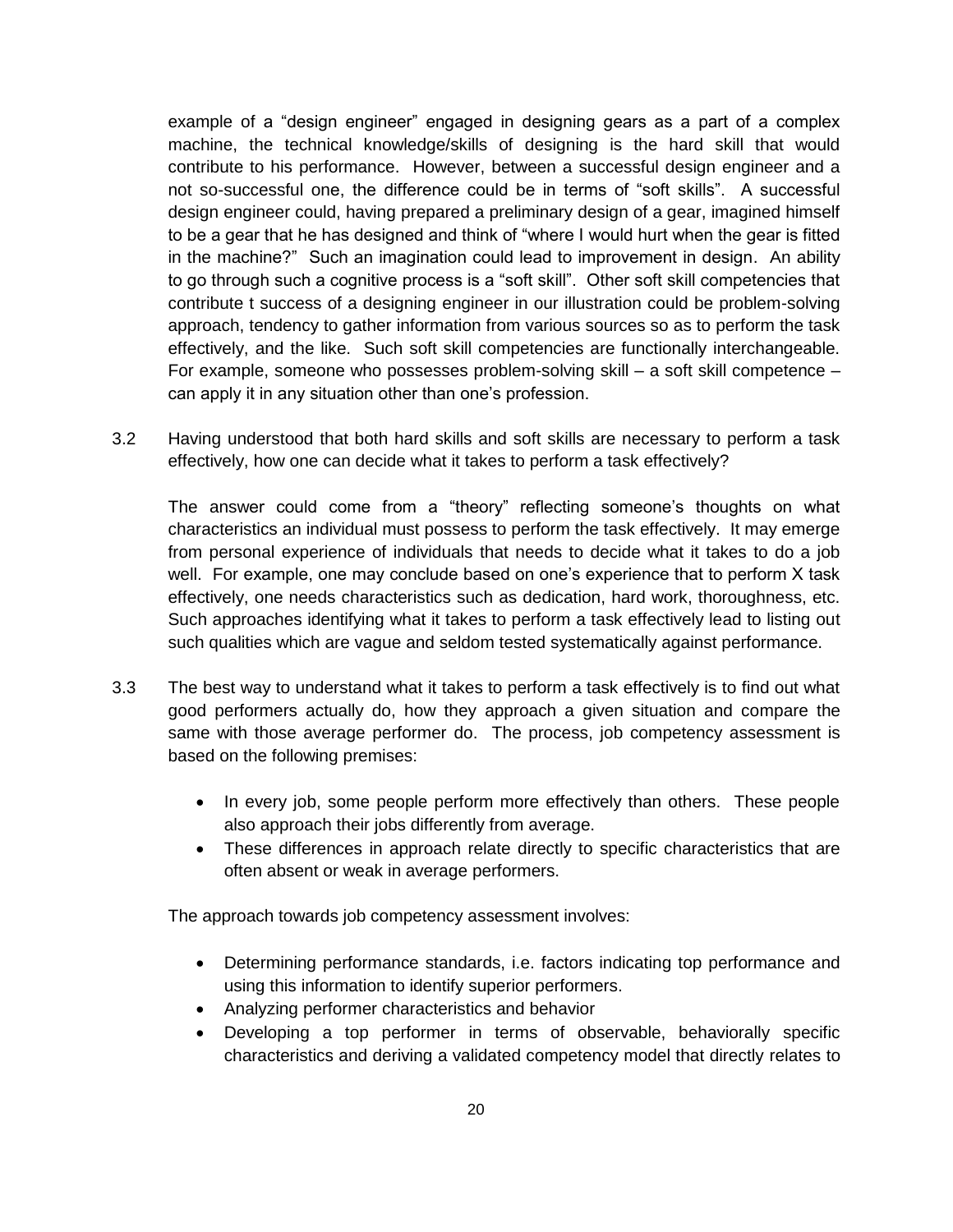critical aspects of the job. A similar approach has been adopted for identifying entrepreneurial competencies as described in what follows:

3.4 Subsequent to Prof. David C. McClelland (a well known behavioral scientist and Harvard University professor) and experiments in Kakinada and Rajmundri of Andhra Pradesh during the late 60's, "achievement motivation" was considered as the central them in the personality of a successful entrepreneur. In simple terms, achievement motivation is an urge in an individual to excel, to do better and better, to compete against self-set standards, to be unique or to perform unique tasks, and to be involved in long-term career goals. Experiences of two decades in adopting achievement motivation theory for identifying and developing entrepreneurial potential has led to the need to understand with more clarity what contributes to success as an entrepreneur. Accordingly, Prof. McClelland and his associates, with the involvement of EDI, initiated a research project. The emphasis was on identifying entrepreneurial competencies using competency assessment approach.

The research project that was spread over three countries – India, Malawi and Ecuador – involved the following steps:

Identifying top performers, i.e. entrepreneurs in small-scale sector, who have performed well and a matching sample of average performers operating in the same product line and in the same environment. Such samples were identified in various parts of India and other countries using certain established sampling techniques. Entrepreneurs so identified were interviewed in depth, covering their early life, point of entry into the entrepreneurial career, and their experiences thereafter related to their business.

Entrepreneurs were specifically asked to recall and narrate high points and low points. In narration, they were probed to understand their thoughts, feelings and actions in a given critical experience. Based on the same, a list of characteristics/competencies that a top performer has, was involved and compared with that of an average performer.

The list of such competencies, i.e. competency model was tested on a second set of samples of top and average performers for statistical validation.

3.5 The said exercise has led to a competency model that distinguishes top and average performers, i.e. entrepreneurs. It is interesting to note that background and technical expertise at entry level have emerged as being neutral to success as an entrepreneur. Earlier, there used to be a firm belief that those persons with business family background could become successful entrepreneurs. Subsequently, there was a belief that individuals need technical know-how for being successful in an industrial venture. The experience, as also the findings of the said research project, has clearly indicated that what it takes to be a successful entrepreneur is a set of competencies. A descriptive list of such competencies follows: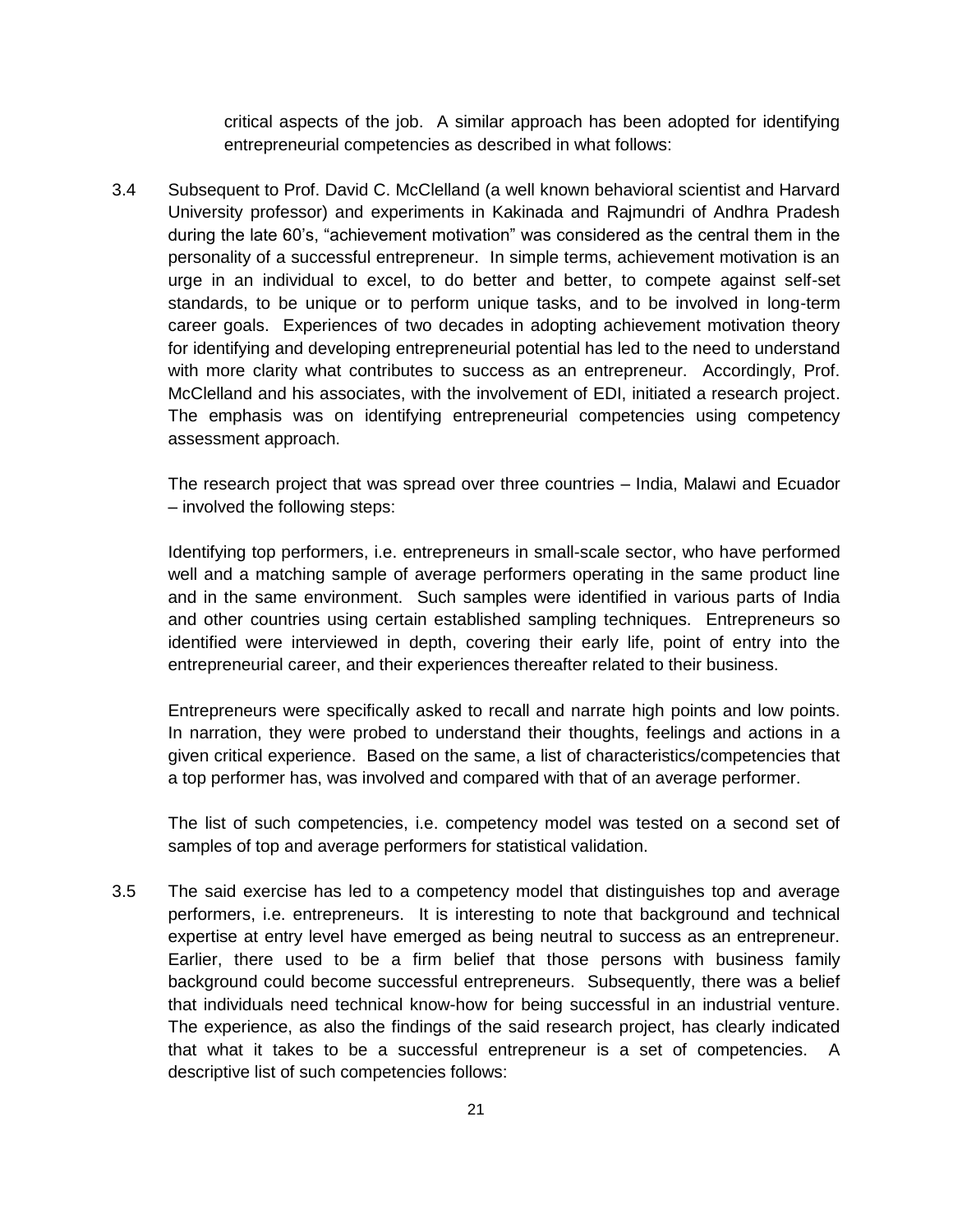# **Entrepreneurial Competencies**

1. Initiative

Takes action that go beyond job requirements or the demand of the situation

- Does things before being asked or forced to by events
- Acts to extend the business into new areas, products, or services
- 2. Sees and Acts on Opportunities

Looks for and takes action on opportunities

- Sees and acts on opportunities available: business, educational, or personal growth
- Seizes unusual opportunities to obtain financing equipment, land, work space, or assistance
- 3. Persistence

Takes repeated or different actions to overcome obstacles

- takes action in the face of a significant obstacle
- 4. Information Seeking

Takes action on own to get information to help reach objectives or clarify problems

- Does personal research on how to provide a product or service
- Seeks information or asks questions to clarify what is wanted or needed
- Personally undertakes research, analysis or investigation
- Uses contacts or information networks to obtain useful information
- 5. Concern for High Quality of Work

Acts to do things that meet or beat existing standards of excellence

- States a desire to produce a high quality of work
- Compares own work or own company's work favorably to that of others
- 6. Commitment to Work Contract

Places the highest priority on getting a job completed

- Makes a personal sacrifice or expands effort to complete a job
- Accepts full responsibility for problems in completing a job for others
- Pitches in with workers or works in their place to get the job done
- Expresses a concern for satisfying the customer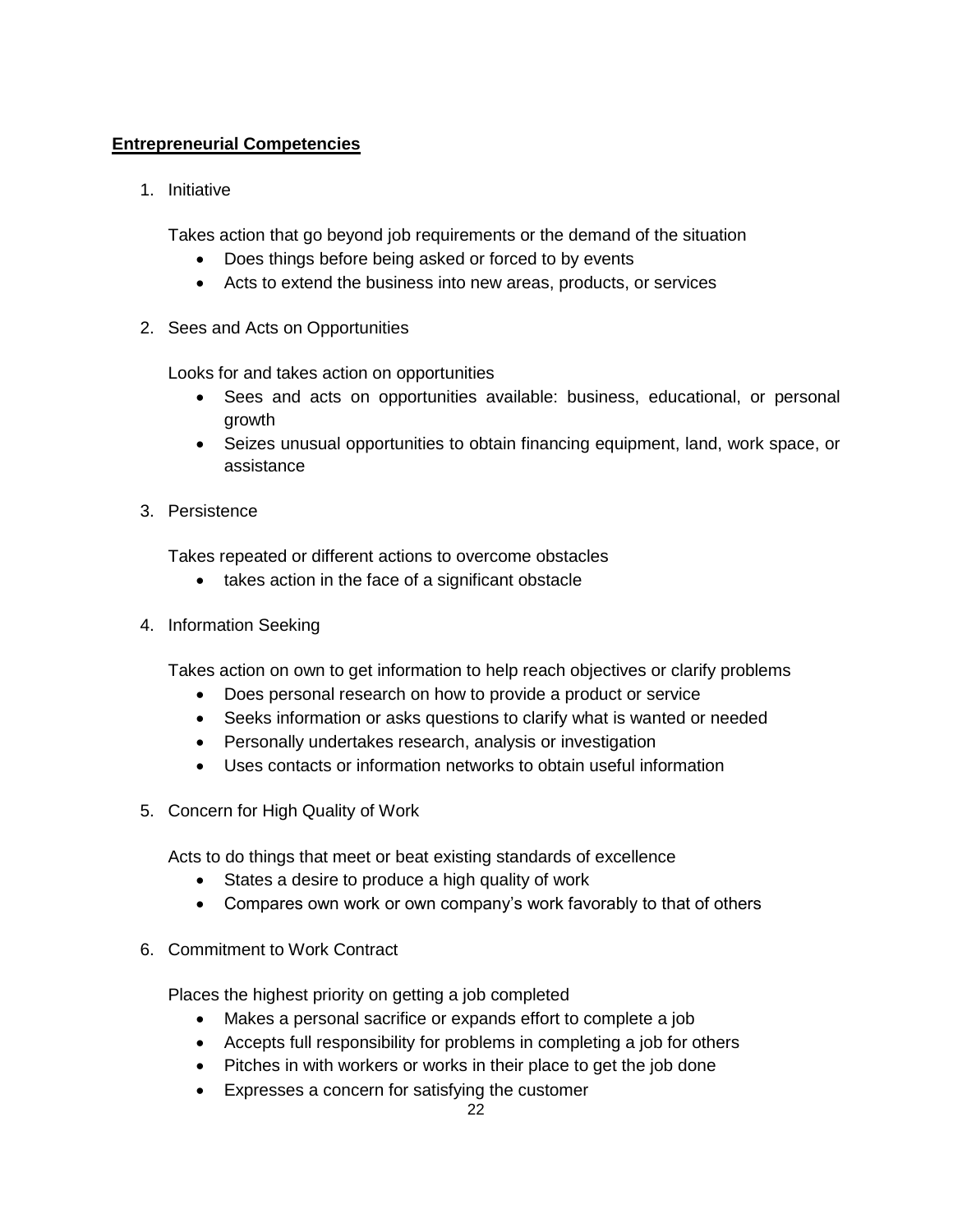## 7. Efficiency Orientation

Finds ways to do things faster or with fewer resources or at a lower cost

Uses information or business tools to improve efficiency

## 8. Systematic Planning

Develops and uses the logical, step-by-step plans to reach goals

- Plans by breaking a large task down into sub-tasks
- Develops plans that anticipate obstacles
- Evaluates alternatives
- Takes a logical and systematic approach to activities
- 9. Problem Solving

Identifies new and potentially unique ideas to reach goals

- Stitches to an alternative strategy to reach a goal
- Generate new ideas or innovative to reach a goal
- 10. Self-Confidence

Has a strong belief in self and own abilities

- Express confidence in own ability to complete to task or meet a challenge
- Sticks with own judgment in the face or opposition or early lack of success
- Does something that he says is risky
- 11. Assertiveness

Confronts problems and issues with others directly

- Tells others what they have to do
- Reprimands or disciplines those failing to perform as expected
- 12. Persuasion

Successfully persuades others

- Convinces someone to buy a product or services
- Convinces someone to provide financing
- Convinces some to do something else that he would like that person to do
- Asserts own competence, reliability or other personal or company's qualities
- Asserts strong confidence in own companies or organization's products or services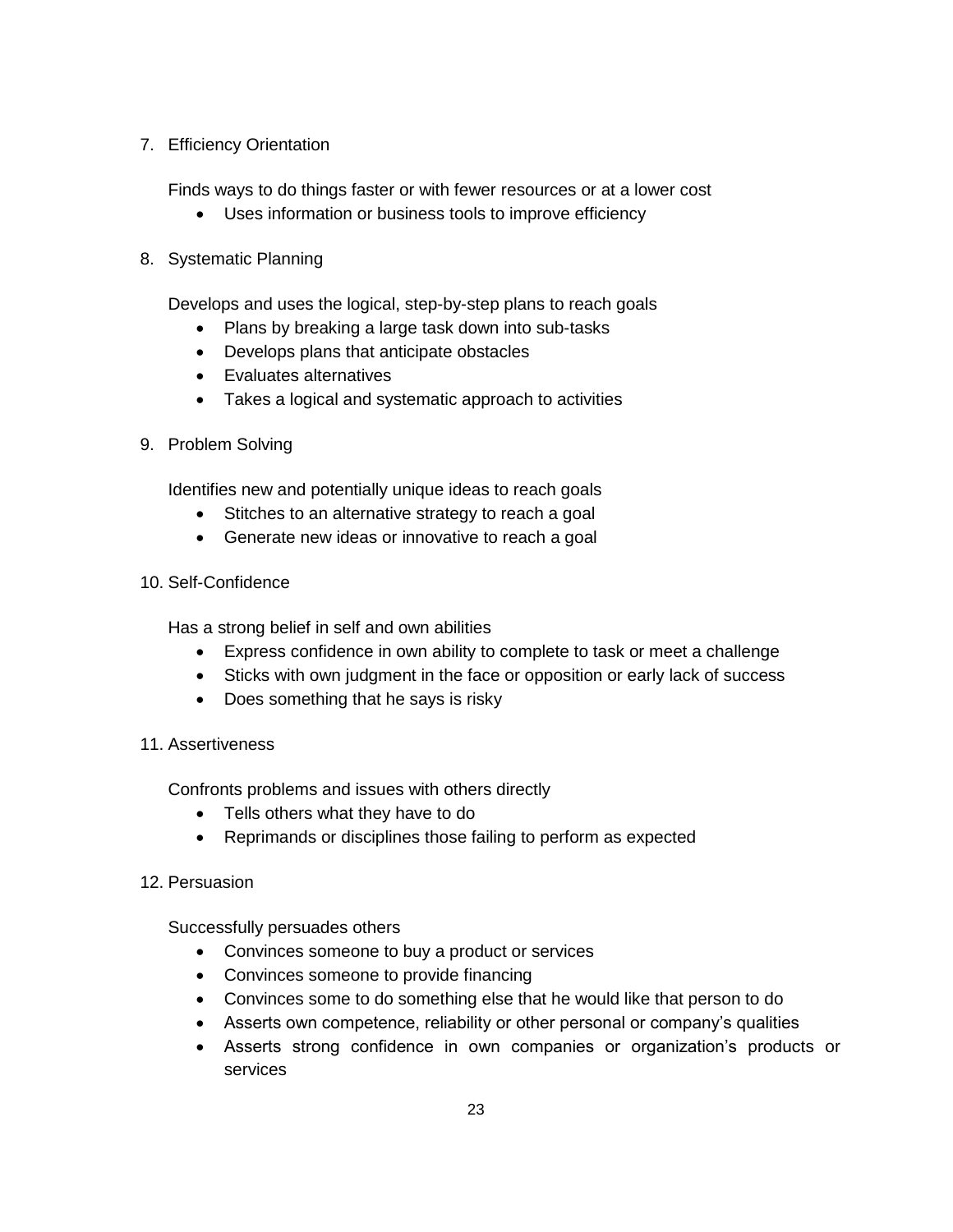- 13. Use of Influence Strategies
	- Acts to develop business contacts
	- Uses influential people as agents to accomplish own objectives
	- Selectively limits the information given to others
	- Uses a strategy to influence or persuade others

### 14. Monitoring

- Develops or uses procedures to ensure that work is completed or that work gets standards or quality
- Personality supervises all aspects of a project
- 15. Concern for Employee Welfare
	- Takes action to improve the welfare of employees
	- Takes positive action in response, i.e. employees personal concerns
	- Expresses concern about the welfare of employees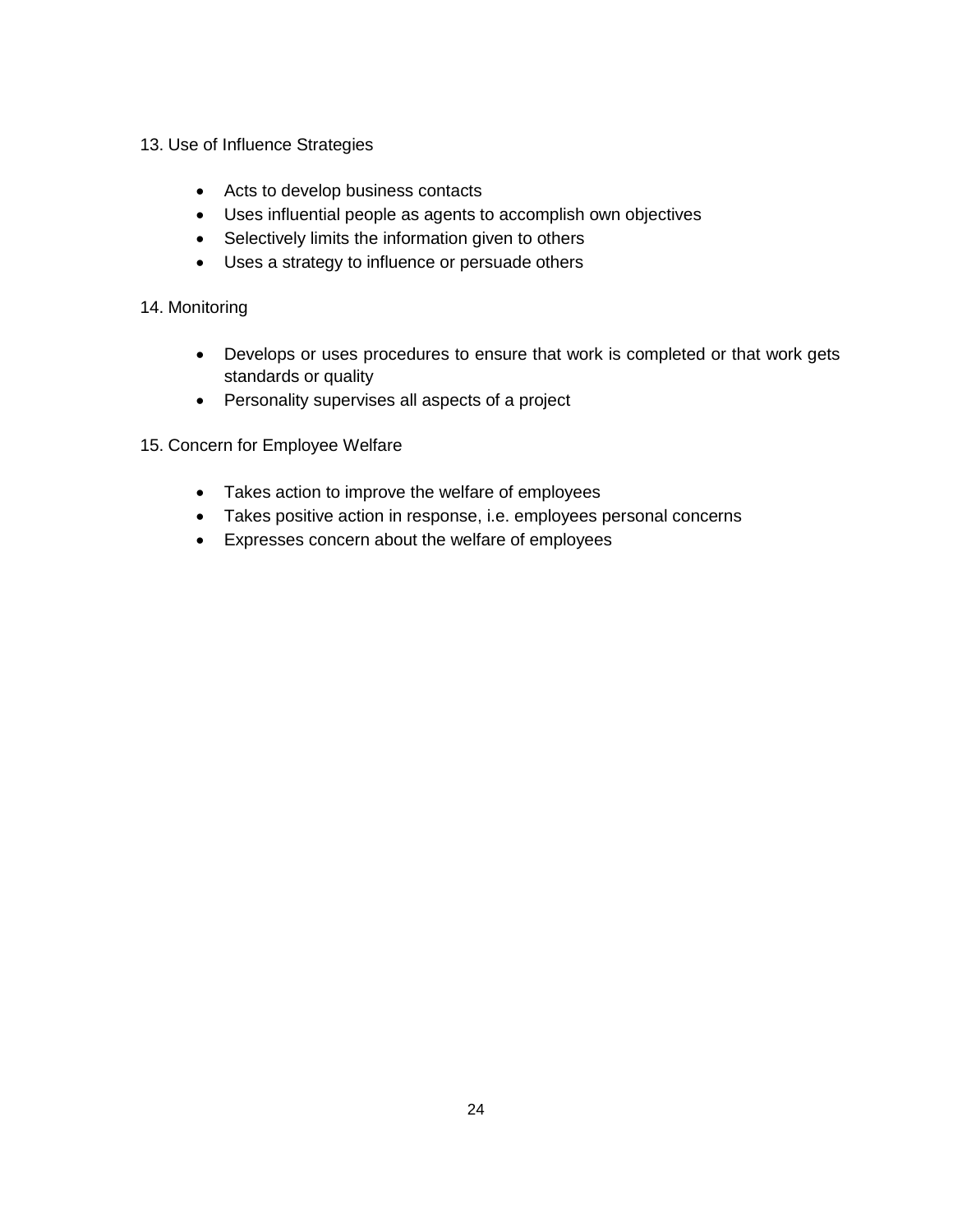### **Problem Solving: A Matter of Attitude and Skill**

All of us experience problems of different order and magnitude at different times. In our daily life, problems come so often that we do not even notice their occurrences. This is because our experience and desire to solve these has equipped us with spontaneous reactions, which usually result into solution. However, sometimes when we face unusual or difficult problems, we get stuck as our usual reaction fail to produce a solution. In such cases, various approaches and ways have to be tried.

An entrepreneur is likely to face a variety of problems in the course of implementation and management of his small-scale enterprise. In an appropriate system, the entrepreneur develops approach and methodology for solving problems. It will help him to manage his affairs smoothly and he would not remain under stress and tension when he encounters problems.

There are various qualitative and quantitative approaches developed in management services, which help us in solving problems. The basic objective of this paper is to suggest a nonquantitative approach based on common sense and experiences in dealing with small-scale entrepreneurs and their problems.

In fact, the right strategy would be understood in one's own environment, resources, capabilities, limitations, strengths, and weaknesses in order to design an appropriate approach for solving problems. However, the approach suggested here will help you, initially, in working on problems and at a later stage, in formulating your own strategy for solving problems. The following steps are suggested for developing problem-solving attitude and problem-solving mechanism.

### *Build a Problem-Solving Attitude*

We all have certain skills, traits and motives. Our psychological make-up tells what traits and motives we possess. These traits and motives can be identified and developed. Some people do have traits and motives to work with the problems and they always make attempts to solve them, while some do not have traits and motives to do this. Therefore, they sometimes unconsciously try to avoid problems. I will give you an example of an entrepreneur I dealt with for a fairly long time.

Mr. Sikand was the owner of a small restaurant. Once he got a notice from the department of food administration. In his restaurant, necessary provisions were not made as per requirements and for which he received a notice. When he received the first notice, he read it and filed it without taking any action. After a few days, he got another notice. This time, unconsciously, he decides not to open the envelope and did not read the contents of the letter received from the food department. Subsequently, he started receiving notices frequently and kept doing the same thing. After approximately a year, a team from the department came to the restaurant and locked it. The department suspended the license for the entrepreneur for not responding to the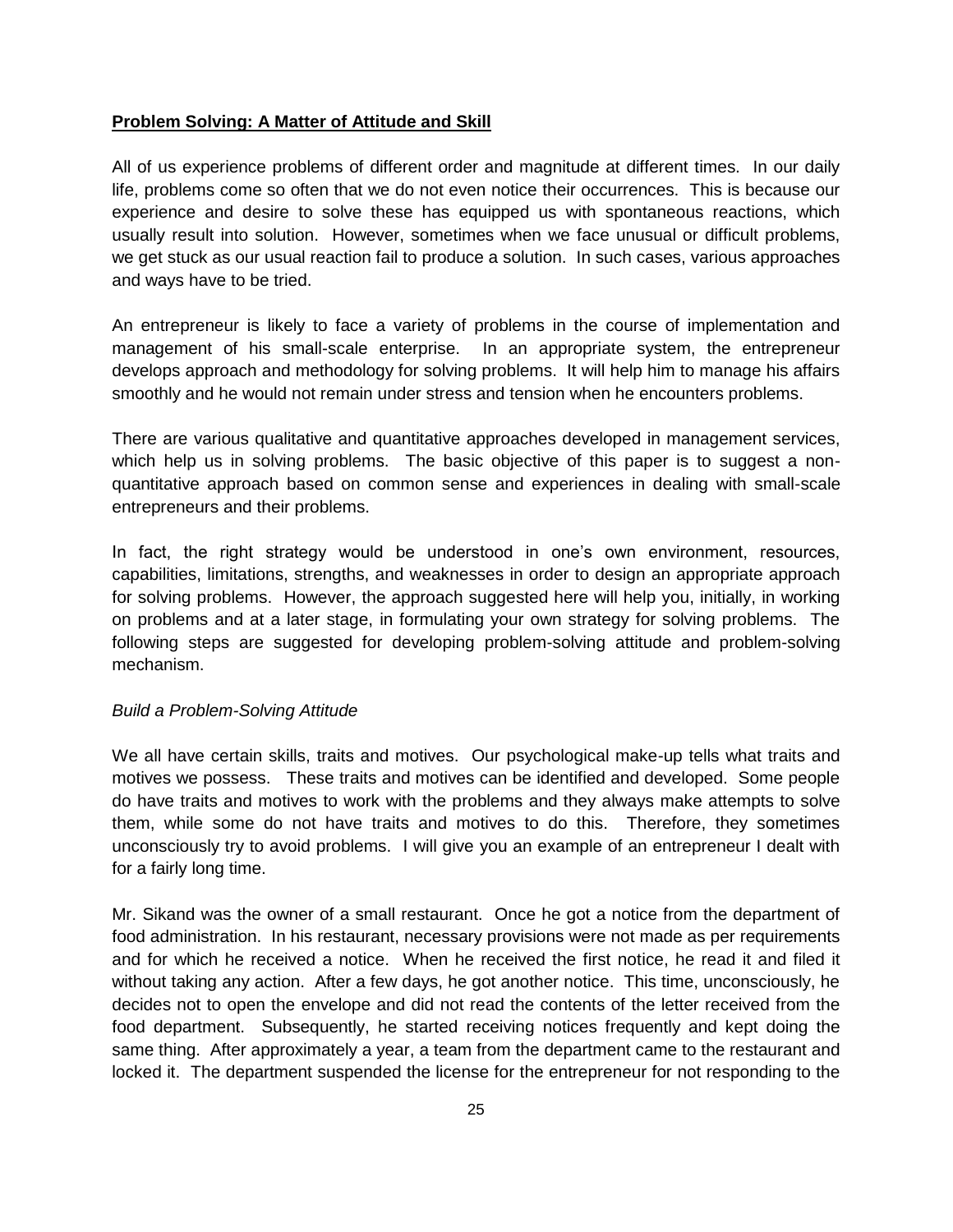notice, and thus failing to take corrective actions. Mr. Sikand's psychological composition directed his actions for problem-avoidance.

You must have experienced this attitude in some of the department where people try to avoid taking decision in solving problems. I would like you to go back to your past and identify some situation where your behavior was comparable to what is stated above.

If you identify many incidents like this, you must take not that you are in the process of developing a personality which is prone to avoid problems. But do not get stuck here. There is a way to change your attitude. What you need to do is to be "aware of this fact", of your personality and to make conscious efforts to seek solutions rather than succumb to your tendency to avoid problems.

#### *Recognize the Problem and Its Seriousness*

If you have a clear understanding of what is a normal situation, you will be able to identify the deviation and therefore, a problem. For example, if you know that standard production level of your unit should be one ton per day, and if it is  $\frac{3}{4}$  of a ton, you know that there is some deviation, and therefore, there must be a problem.

Since some problems will be of a quantitative nature, it may be always possible to find out the deviation in terms of number. For example, you may experience that relationship in your plant is not harmonious, but you may not be able to quantify the problem. Therefore, it is very important for an entrepreneur to continuously observe the entire situation that he encounters.

Once you have recognized the problems, your next steps are to examine the seriousness, growth trend, and urgency for the problem. The seriousness of the problem will help you decide whether you need to work on the problem for solution right away, or you can wait for some time. It will also help you decide about some temporary solution, until you complete the study of the issue and come out with a course of corrective action. Let us understand the whole process with the following example:

Universal Products, a small manufacturing enterprise, after two years of its operation, started experiencing approximately 30% rate of absenteeism in its factory. The owner immediately realized that the problem was serious and needed immediate action. First of all, in order to meet the customers' demand, he made arrangements for additional workers while he studied the cause and decide about the possible remedies for the absenteeism problem. His understanding of the seriousness of the problems helped him to take temporary corrective action, which avoided the occurrence of another problem in sales. If Universal Products had not made arrangement for temporary staff in order to sustain the production level, they would have probably faced the problem of marketing, sales might have dropped and they might have lost a few customers too.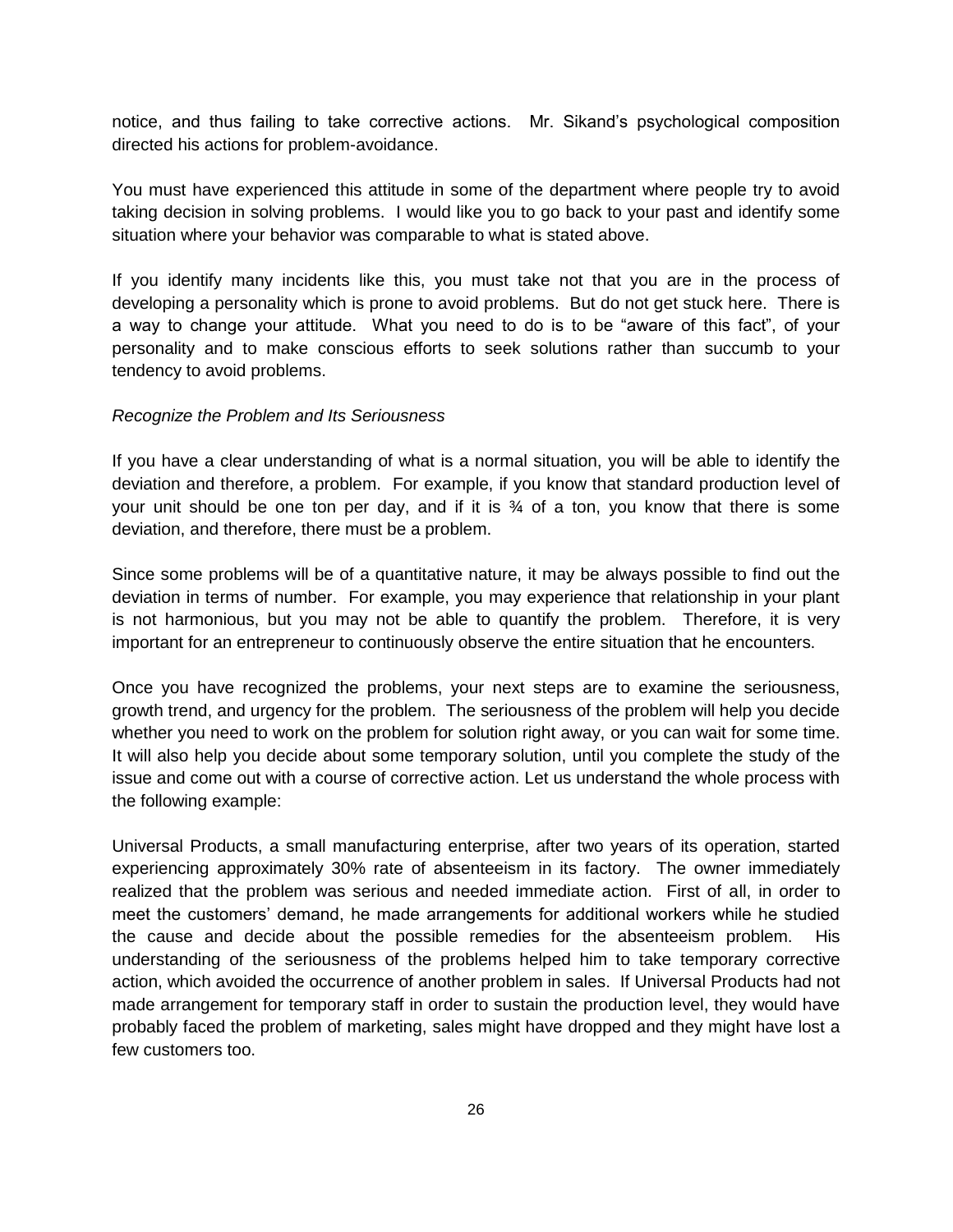The growth trend of this deviation is also important. If the intensity of a problem is increasing then one will have to not only worry about the interim solution but will have to work for a preeminent solution immediately. The same is also true in case of urgency of a problem.

### *Specify and understand a problem*

If one can clearly identify, the deviation or specify the problem, he is well on his way to solving the problem. The important step is how to specify the problem. Many of you must have consulted a physician for a physical problem. I would like you to think about one of your meetings with a physician and the discussion you had with them about your illness. When you go to a physician, he will usually ask you questions about what is happening, where it is happening, when it is happening and the extent to which it is happening. The physician will also ask you what is not happening, where it is not happening, etc. A physician does this to in fact be able to understand the problem.

### *Develop possible cause*

Let us go back to the physicians' examination process. The physician gets an idea of whether the fever is "Influenza", "Malaria", or "Hay Fever". Once he identifies the type of fever, he starts to work on developing causes of the fever such as cold, a virus, an allergy, etc. In the same way when you are face with a problem you must try to develop relevant possible causes. In the case of Universal Products, the following problems cause a higher rate of absenteeism in thought by the owner.

- 1. There is high proportion of Muslim workers in the factory. Fridays is a day of social prayers for the Muslims and so they make be absent on that day.
- 2. It is the company's policy to give out salaries on Thursday. If the workers receive their wages on Thursday, it is likely that they will be absent on Friday as they are already loaded with money.
- 3. New films come out in the cinemas every Friday. If there is a high proportion of young workers, it is likely that some of them may like to catch the first show and therefore they may be absent on Fridays.
- 4. Perhaps the supervisor in-charge of the shift on Fridays is tough and not well-liked by the workers; it is likely that they will be absent that day.
- 5. Saturday, being a holiday, results in a usually a higher work load on Friday because all shipments for customers must go out on Friday evening. Therefore some workers may be absent on that day.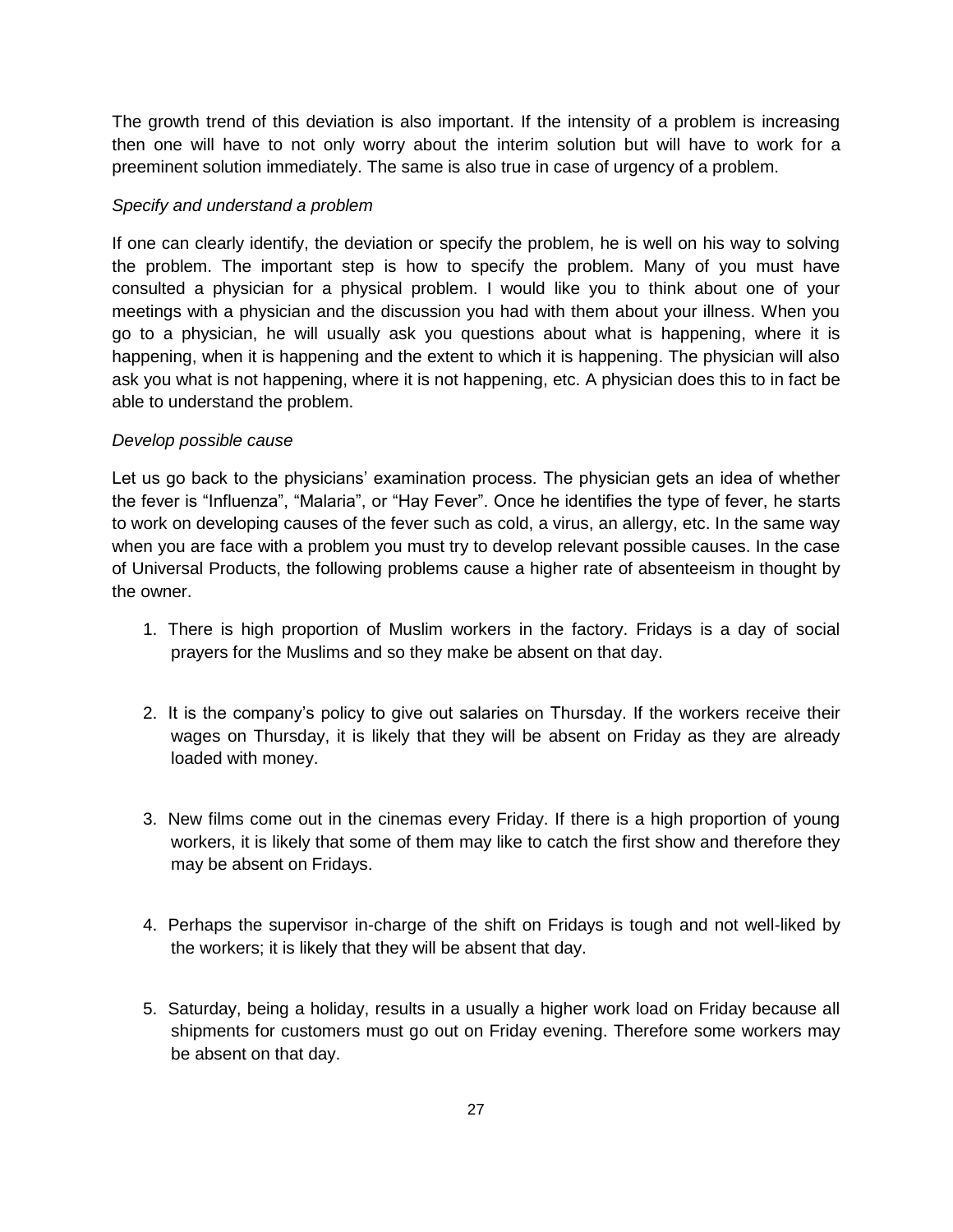The owner developed many such possible causes. It is not important how many causes you are able to develop but how relevant they are. The objective here is to get more insight on possible reasons for the occurrences of a problem. Once you have a developed and explained the possible causes, you have completed the analysis of the problem. After developing the causes, you should test these causes – not as we test substances in a laboratory – but through analysis, reasoning, data and intuition.

### *Test possible causes*

The process of testing the developed causes calls for intuition, creativity, analytical skill, and reasoning. An individual with these qualities will be able to test cause without using a laboratory type approach.

The cause of absenteeism as indicated earlier in the Universal Products could be tested in the following manner:

The cause "higher proportion of Muslim employees could be tested by going through the list of employees

After verifying the profile of the employees working in the production department, the owner found that there are Muslims in this department but they remain absent on Friday.

Therefore, there is no reason for him to worry about this or to take a corrective action affecting this segment of work force.

- Regarding his wages, he found that the factory had fortnightly wage payment system and therefore this could not be the possible cause of the problem.
- Although new movies were coming out ever Friday, it was found by personal inquiry that the workforce was not movie-oriented
- The profile of the superior was studied in detail and the owner learnt that the supervisor was very competent but tough in handling people. He was particularly tougher on Friday as he was responsible for loading goods to customers – Friday being the last working day. After getting detailed information about the supervisor's way of handling people, the owner determined that this was the only cause which determined the absenteeism taking place. He did not have to explain the remaining course.

### *Develop alternative solutions*

Once a cause is determined the next step is to look for a solution, since everyone possesses different levels of information, knowledge, skills, traits and motives, it is likely that everyone will come up different solutions to the problem. Each solution will have some degree of merit. Therefore there is no right or wrong solution to any problem. The solution that fits into your objectives, resources, strengths, limitations, constraints, etc is the best solution under the circumstance. Therefore, I suggest that once you determine the cause of the problem that is facing you it will worthwhile develop various solutions and relate them with your objectives.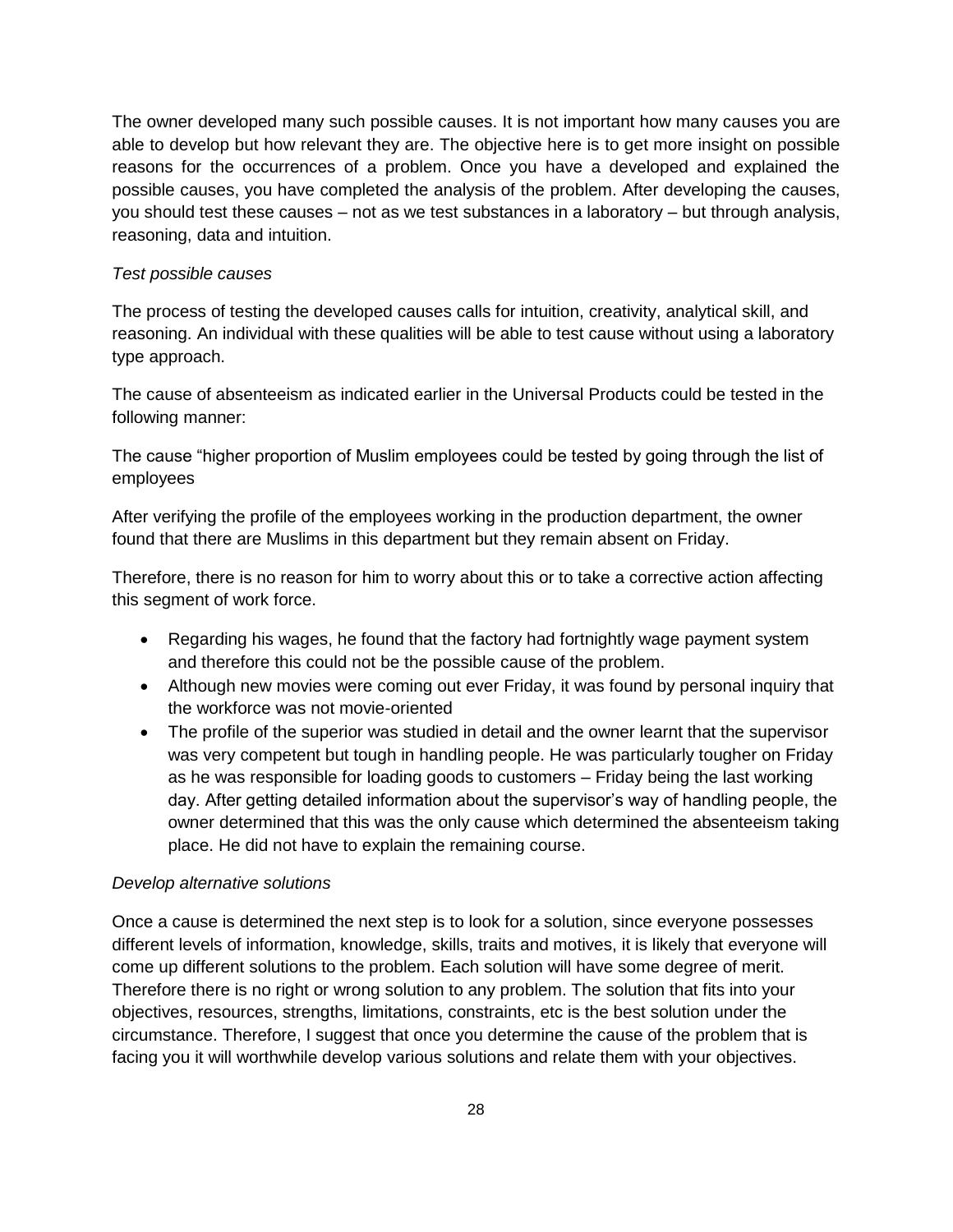### *Establish objectives*

Once various alternate solutions are developed, it will be necessary to establish your objectives. Your clarity regarding your objectives will help you to classify them in relation to the problem to two categories:

- 1. Results to be produces
- 2. Resources to be used

In the case of Universal Products the entrepreneur clearly indicated the following objectives:

### *Results to be produced*

- a) The rate of absenteeism must be brought down to 8% which is normal in such an industry
- b) The workload cannot be reduced as we must cater to the needs of our customers and must ship the goods on Friday
- c) We cannot remove the supervisor because he is our best guide

### *Resources to be used*

- a) Cannot spend more than \$100 per week to solve the problem
- b) Cannot put more than four extra persons to complete the task
- c) Cannot use Incentive payment system
- d) Cannot provide over-time to the workers

After establishing his objectives he classified them into three different categories

### *"Must, Desirable and Ignorable"*

Such a classification of objectives about the results to be produced and resources to be used helped in selecting appropriate solutions that were thought off.

### *Compare solutions*

When there is more than one solution, it may become a problem to select the best solution; therefore we get caught in another problem. In such a situation, the right way will be to compare the various solutions in terms of result produced and resources used. Those do not mean that that one will have to experiment with each solution and decide. The best course of action would be to see your reasoning, judgment and intuition, to decide the advantages and adverse consequences of each solution

The analysis of the effect of each solution should be quantitative wherever it is possible. Certain non-quantifiable effects such as the effects on the worker's morale, human relation etc should also be though of. Once all solutions have been compared, one would be able to find the ideal solution. But remember one might not be able to solve the problem completely. You can only reduce the magnitude of the problem and perhaps create another problem but of a smaller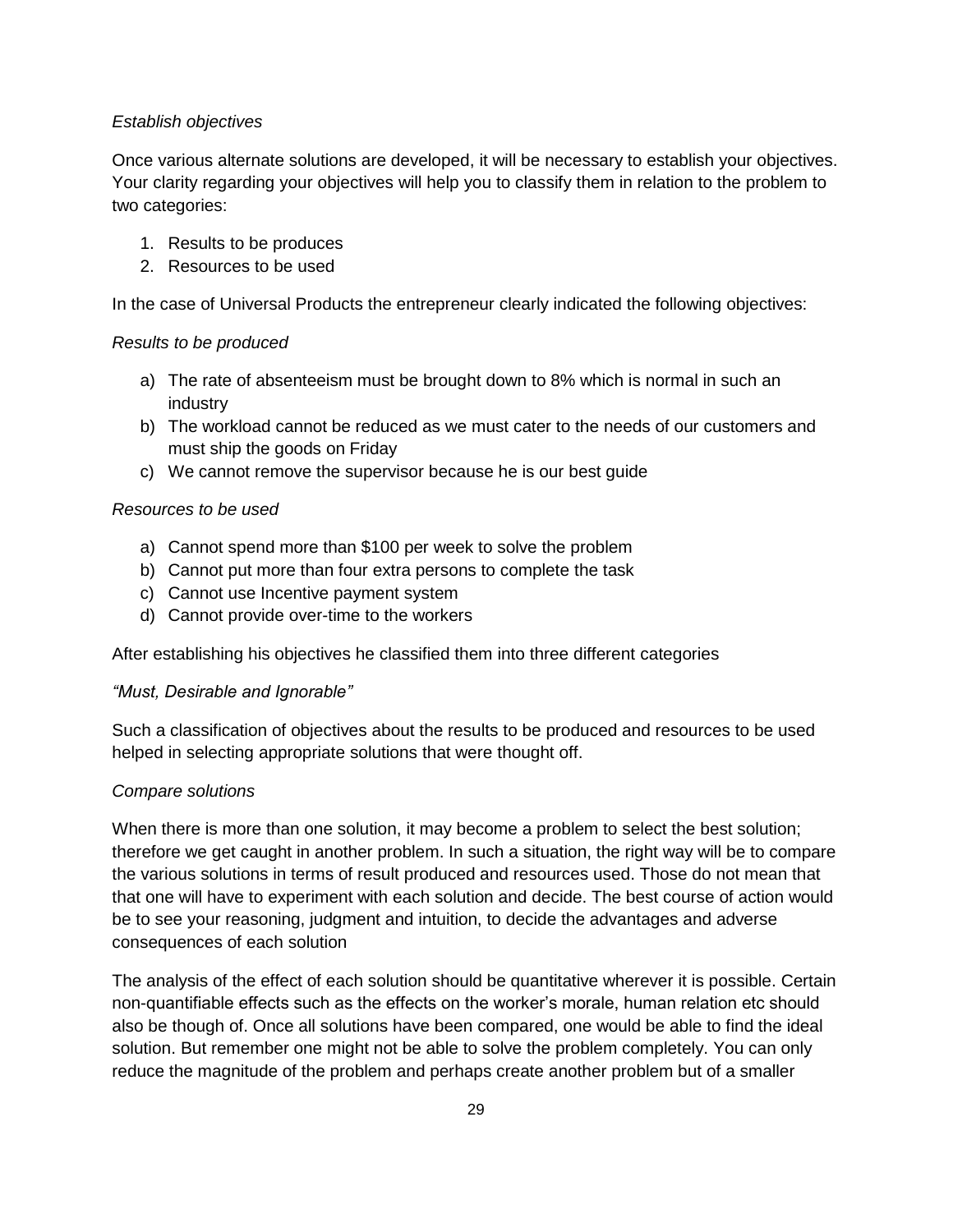magnitude. In the case of Universal Products, the entrepreneur implemented the solution of employing 3 to 4 more workers on Friday, but he created another problem of generating resources of paying extra wages to this ideal man power.

### *Summing up*

The above analysis can be summarized as follows:

- 1. Create a desire to solve a problem
- 2. Recognize the problem
- 3. Develop possible causes
- 4. Specify the problem
- 5. Test each cause
- 6. Explain each cause with minimum assumptions
- 7. Verify your explanation
- 8. Determine the causes
- 9. Establish objectives about the resources produced and used
- 10. Classify objectives into "Must", "Desirable" and "Ignorable"
- 11. Generate alternative solutions
- 12. Compare each solution in terms of positive and adverse consequences
- 13. Make a decision to implement
- 14. Be ready for a problem of less magnitude
- 15. Internalize the process
- 16. Be creative

### *Be a good problem solver*

### *Problem solving process*

The steps of problem solving process are:

- Defining he problem (what is it?)
- Diagnosis (why has it happened?)
- Generation of alternatives (what can be done?)
- Choice process (what will be done?)
- Detailing (what tasks? Who will do it?)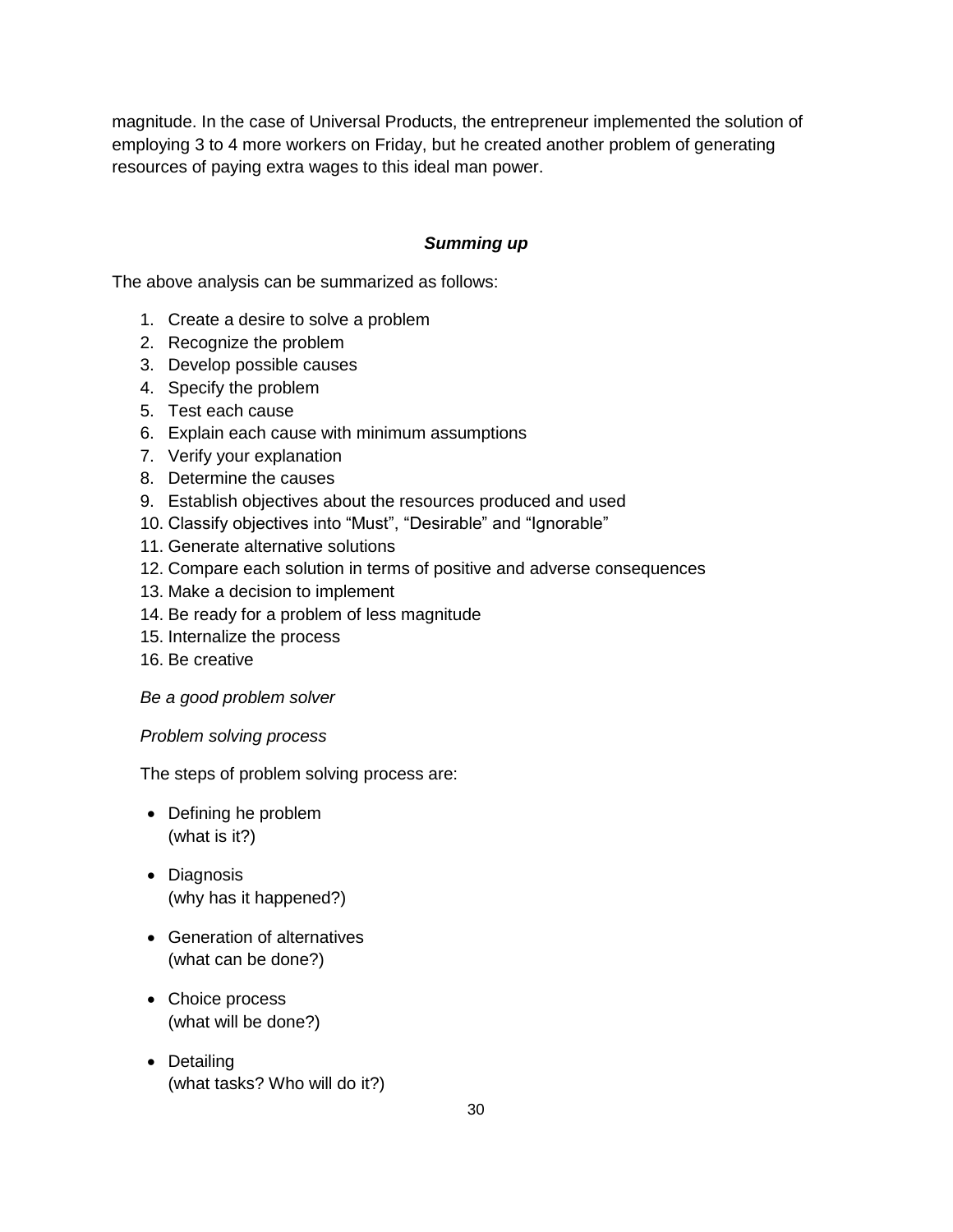## *Defining the problem*

Problem definition is very critical to this situation:

- It is wasteful to solve a problem wrongly defined
- Better to get wrong answers to the wrong questions than to get the right answers to the wrong questions
- There is one correct definition
- Many times the problem is to define the problem

## *Problem analysis*

- Problem analysis is looking at it in a systematic way
- Problem analysis is when "what is" falls short of or exceeds desirable/expected/acceptable level
- Problem analysis is understanding of
	- $\checkmark$  Nature (what?)
	- $\checkmark$  Extent (how much? How frequently?)
	- $\checkmark$  Timing (when?)
	- $\checkmark$  Area (where?)
- Problem analysis helps in definition and diagnosis

## *Cracking hard nuts*

- At times one comes across the problem, which baffle and defy definition
- Here are some useful hints
	- $\checkmark$  Shift the areas of attention
	- $\checkmark$  Change the entry point
	- $\checkmark$  Break up the problem
	- $\checkmark$  Work backwards from the desired results

## *Help in diagnosis*

In defining problems following techniques can be helpful:

- Examine the nature of the problem. Is it goal-blocking or unwanted interference?
- Verbalize
- List the components / symptoms
- Sketch the history of the problem
- Do not hesitate to use analogy/comparisons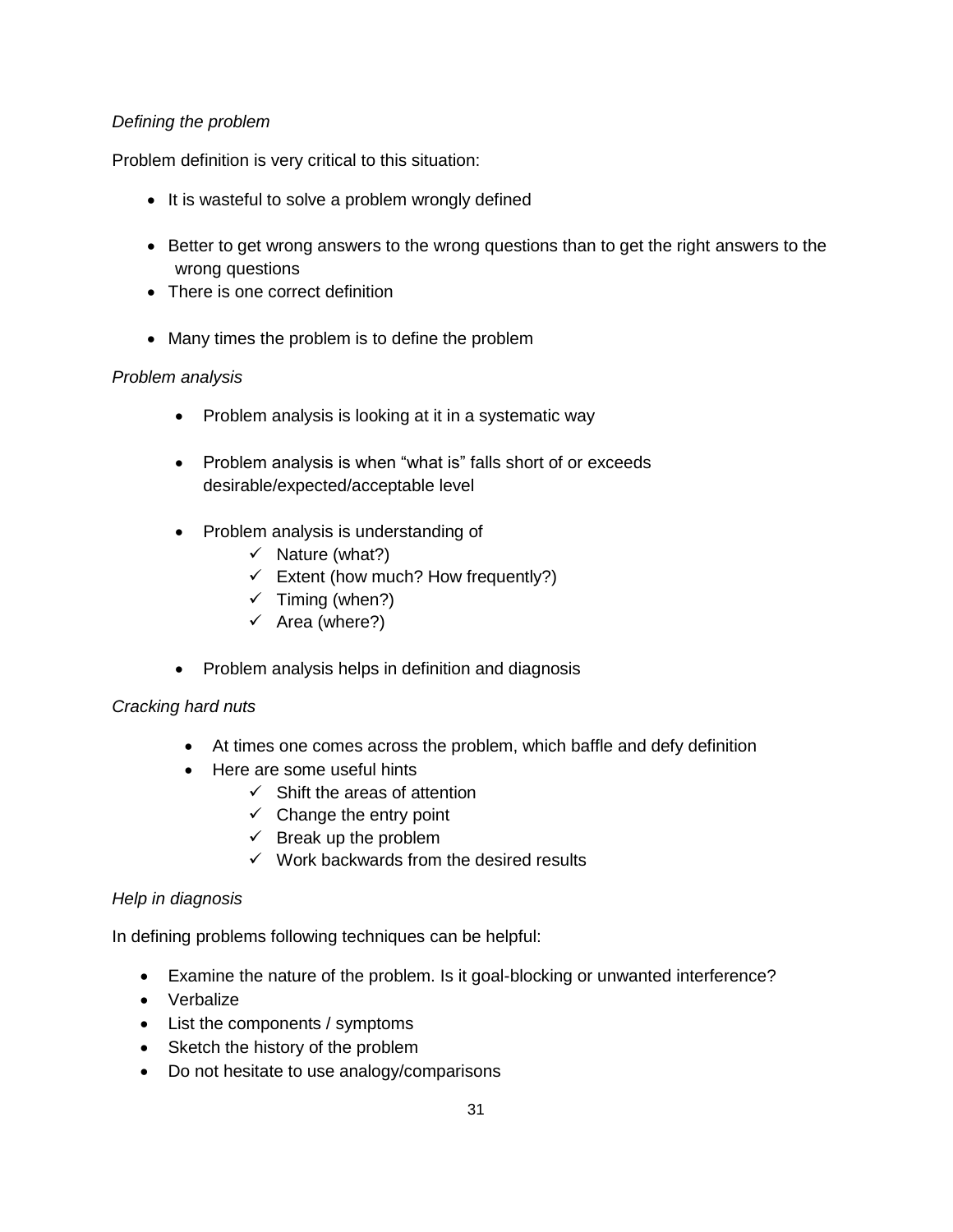# *Diagnosis*

- Lost possible variables
- Measure various aspects of the problem in light of its definition
- Analyze data in terms of components, relationships, classifications and position of paradoxes
- Listen to the perceptions of people connected with the problem
- Do not hesitate to use analogy/comparison with people who have similar experience

## *Back to definition*

- It happens that while diagnosing one perceives that the problem needs redefining
- This is not wrong. Remember that there is no one correct definition.
- Some people prefer defining problems in alternative ways

## *Generation of alternatives*

- Generation of ideas can be left to chance. One should wait till the idea dawns.
- This is a passive approach
- Instead of waiting one can
	- $\checkmark$  Seek exposure
	- $\checkmark$  Seek outside help
	- $\checkmark$  Borrow from others
	- $\checkmark$  Develop one's generative skills
	- $\checkmark$  This is as active and is advised
- All in all, developing skills is productive

## *Choice process*

- Choice process is concerned with selecting from among alternatives.
- Firstly, it involves assessment of alternatives from the viewpoint of their workability
- Further, assessment of workable alternatives has to be done in terms of
	- $\checkmark$  Cost
	- $\checkmark$  Convenience
	- $\checkmark$  Time
	- $\checkmark$  Uncertainty
	- $\checkmark$  Related to benefits
- Choice in addition to rationality can involve intuition and judgment

# *Detailing*

- Finding a solution to the problem is not the end, it has to be implemented
- Implementation would resolve the problem and test its validity and adequacy of the selected solution